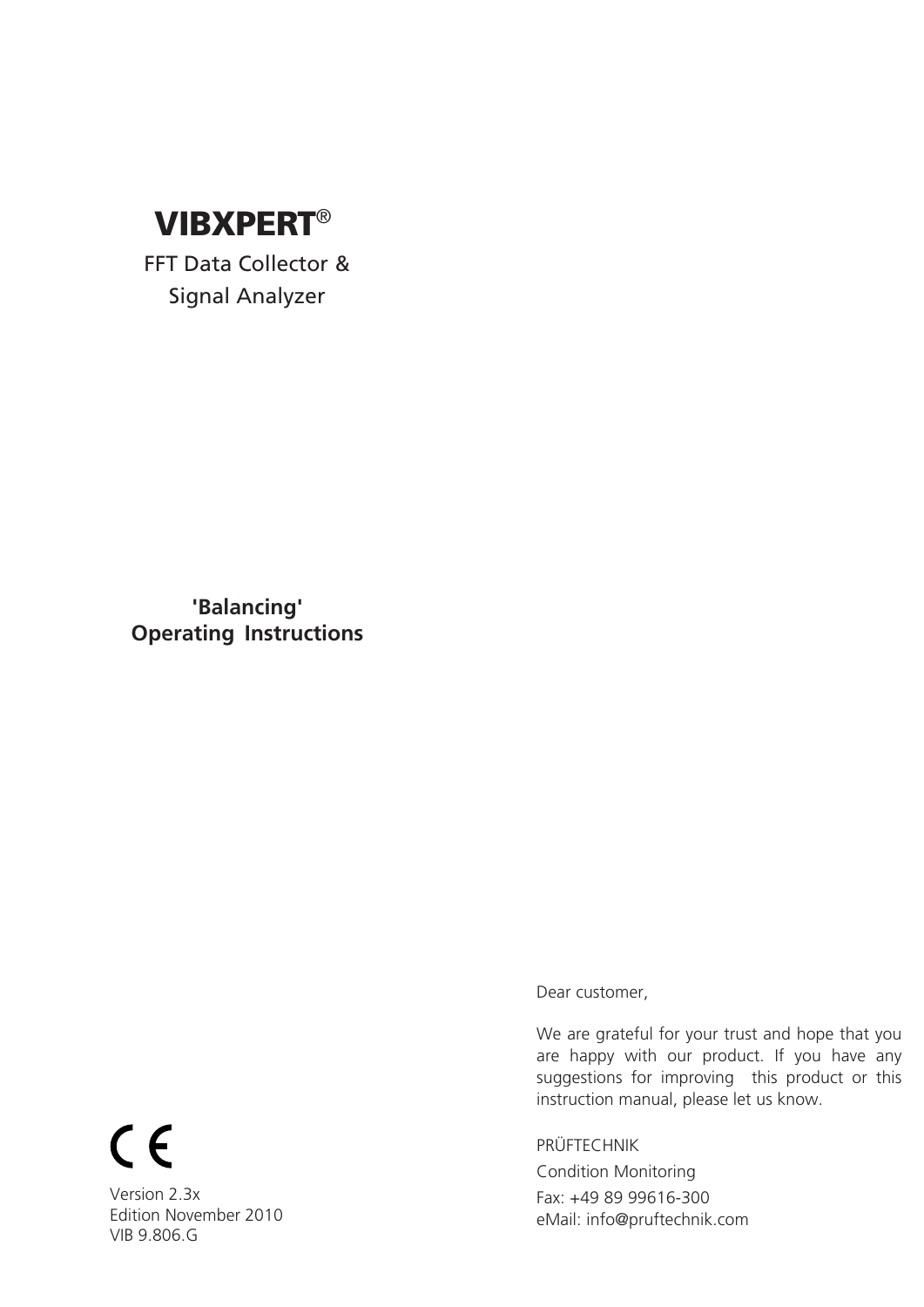Both this manual and the product it describes are copyrighted. All rights belong to the publisher. The manual may not be copied, reproduced, translated or made accessible to a third party in any form, neither in its entirety nor as an excerpt.

No liability may be claimed against the publisher regarding the product described in this manual. The publisher assumes no liability for accuracy of the manual contents. Furthermore, under no circumstances may the publisher be held liable for direct or indirect damage of any kind resulting from use of the product or the manual, even if the publisher has expressly indicated the potential for occurrence of such damage.

The publisher assumes no liability for any product defects. This warranty and liability limitation applies to all distributors and sales partners as well.

The trademarks mentioned in this manual are generally noted as such and are the property of their owners. Lack of such designation does not imply, however, that names are not protected by trademark laws.

© 2004 PRÜFTECHNIK Condition Monitoring; all rights reserved

VIBXPERT Balancing 11.2010 VIBXPERT Balancing 11.2010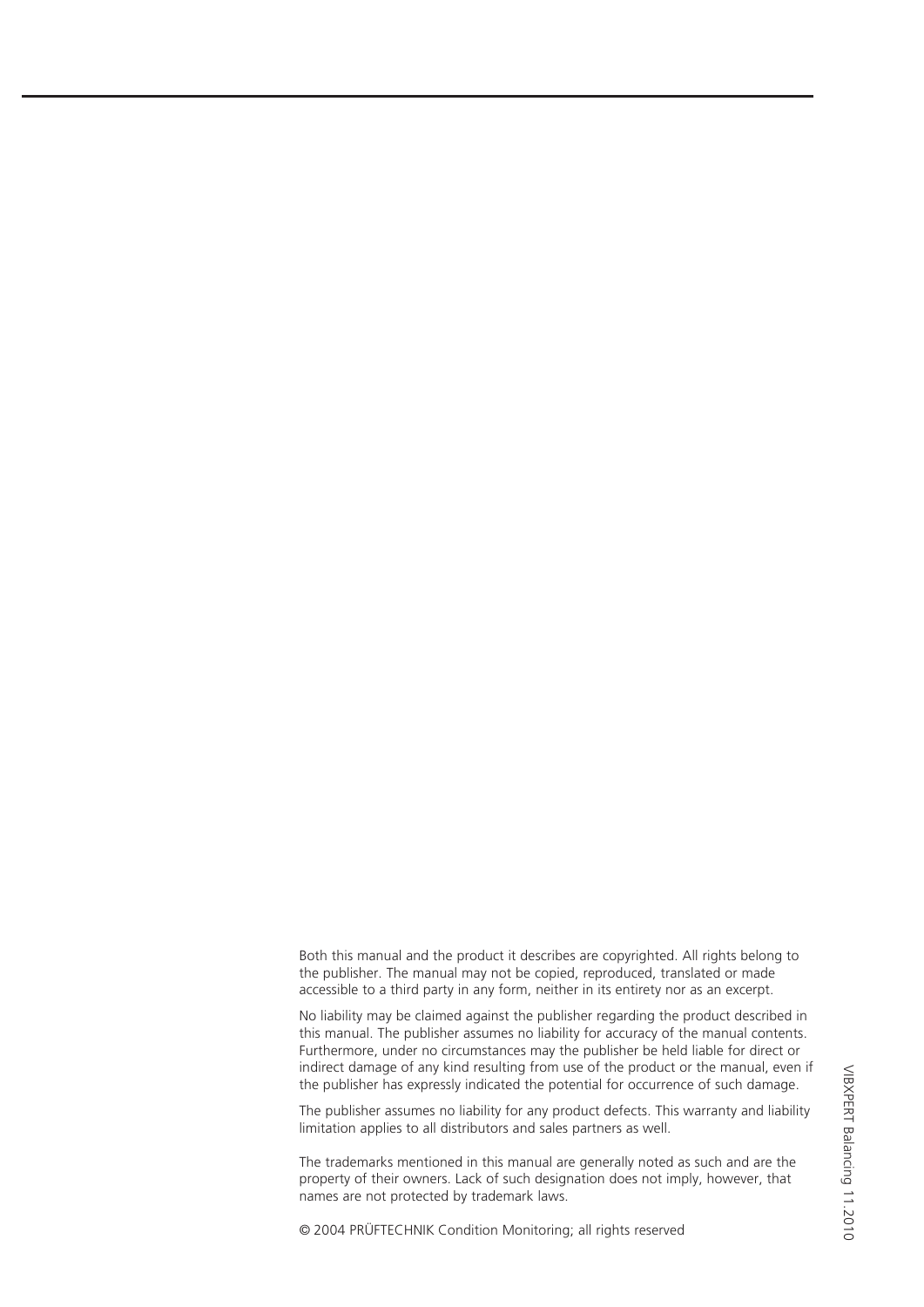# **Foreword**

Congratulations! And thank you for choosing the dynamic balancing option in one or two planes to expand your VIBXPERT FFT data collector and signal analyzer\*.

The balancing module is based on the well-known "influencing coefficients method" and is distinguished by its efficiency and ease of use. The measurement process implemented in the instrument has been optimized by a new knowledge-based algorithm. Perfectly matched measurement settings save time-intensive preparation and also enable the automation of recurrent tasks. Simple operation is guaranteed by intuitive graphic guidance which leads the user through the balancing procedure step by step. A number of methods are available to compensate rotor imbalance: free balancing, fixed weight, fixed location or tape measure balancing. If necessary, VIBXPERT can combine all mounted weights into a single new weight. If you do not wish to attach a balancing weight to the rotor, VIBXPERT will calculate the mass that should be milled from the rotor.

And just think! VIBXPERT even grows to meet your future requirements. The latest analysis and diagnostic functions are added on a regular basis and made available as an update. This ensures that you are always have the most modern equipment.

For further information visit us on the Internet at:

#### **http://www.pruftechnik.com**

 Ismaning, November 2010 PRÜFTECHNIK Condition Monitoring \* Also called 'VIBXPERT' and 'measurement instrument' in this manual.

# **About this manual**

This manual describes the operation of the measurement device in the optional "Balancing" mode. The description of the measurement device and operation in the "Multimode" and "Route" modes appears in the VIBXPERT operating instructions (VIB 9.805.G).

If you do not have immediate access to this manual, direct help is contained in the device and can be opened with the HELP key.



This manual is valid for firmware version 2.2x and higher.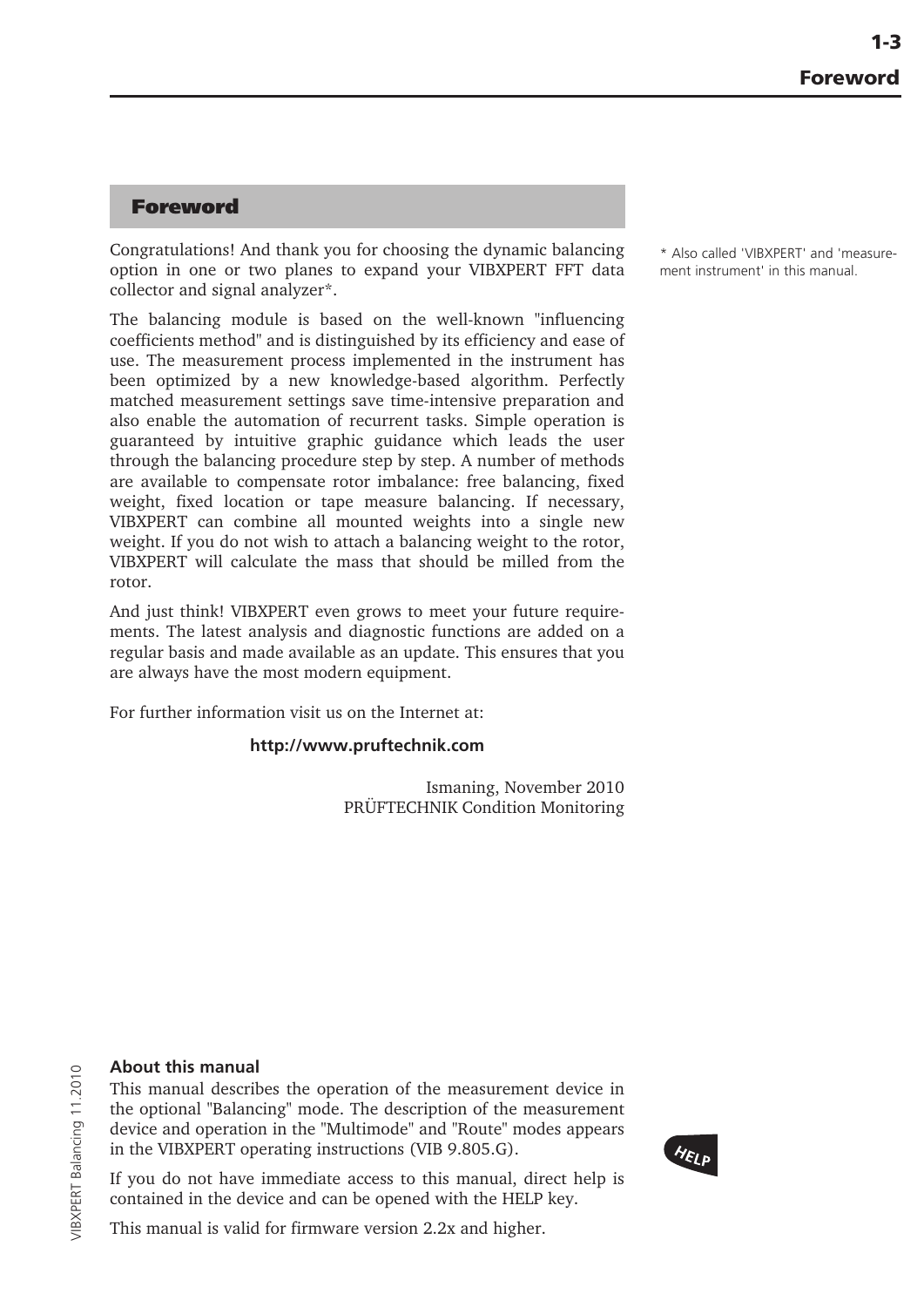$1-4$ 

# **Contents**

| Determining the measurement plane & balancing plane A  2-15<br>Measuring the initial imbalance in plane A and plane B  2-15 |
|-----------------------------------------------------------------------------------------------------------------------------|
|                                                                                                                             |
|                                                                                                                             |
|                                                                                                                             |
|                                                                                                                             |
|                                                                                                                             |
|                                                                                                                             |
|                                                                                                                             |
|                                                                                                                             |
|                                                                                                                             |
|                                                                                                                             |
| Entering the balancing radius and rotor mass later  2-22                                                                    |
|                                                                                                                             |
|                                                                                                                             |
|                                                                                                                             |
|                                                                                                                             |
|                                                                                                                             |
|                                                                                                                             |
|                                                                                                                             |
|                                                                                                                             |
| Balancing quality classes and groups of rigid balancing bodies 3-1                                                          |
|                                                                                                                             |
|                                                                                                                             |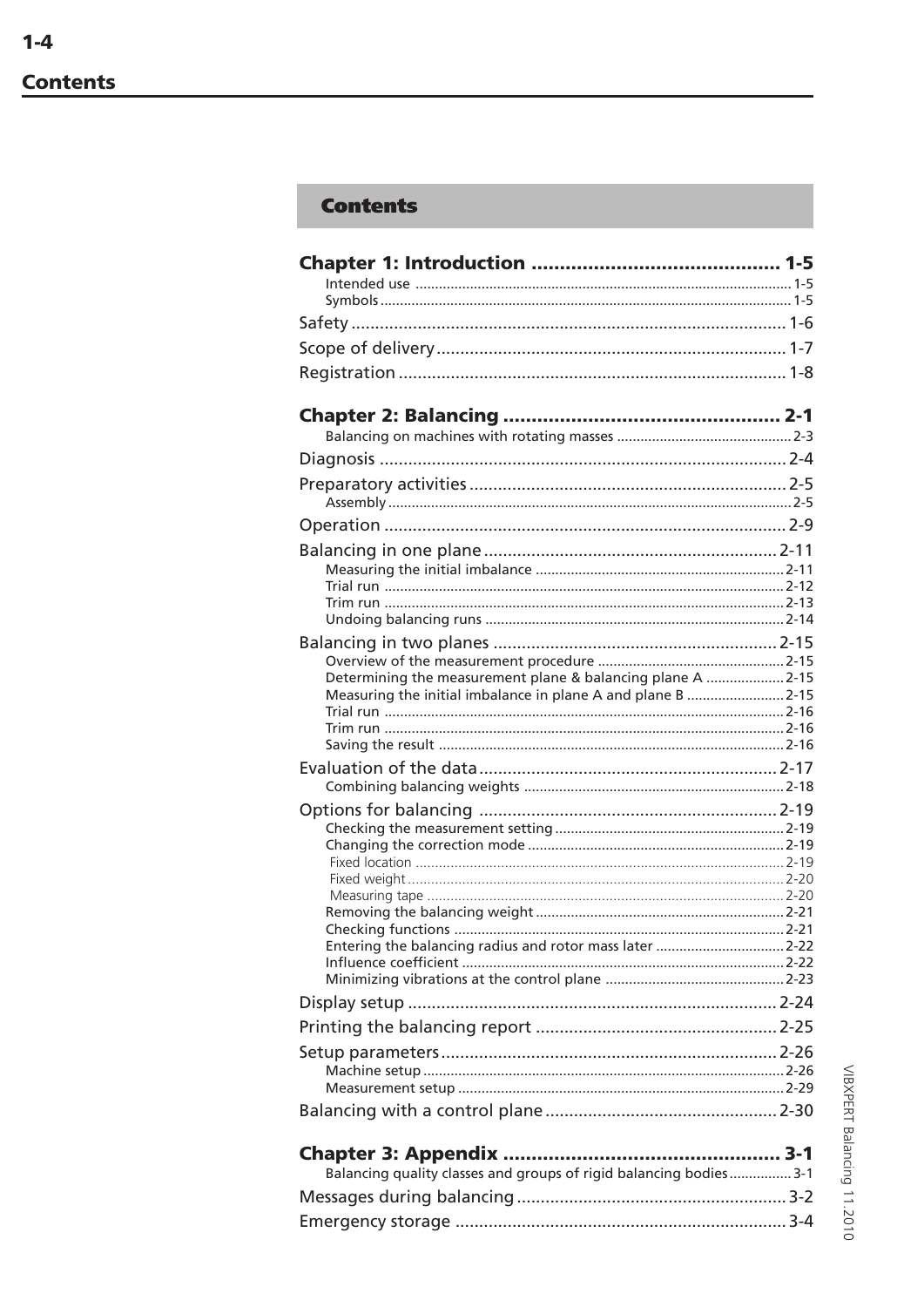# <span id="page-4-0"></span>**Chapter 1: Introduction**

#### **Intended use**

VIBXPERT is intended for use as a portable balancing device for the balancing of *stationary* machines equipped *solely with rotating components (rotors)*, e.g. turbine rotors, inductors, circulating pumps, centrifugal compressors, fans, etc. This does not include machines with oscillating components, e.g. all reciprocating machines.

VIBXPERT can be used without any restrictions for the balancing of rigid rotors. Elastic (soft) rotors may only be balanced with VIB-XPERT at the resonant frequency  $(\pm 25%)$  by an experienced user. The measurement instrument and its accessories may only be operated by authorized personnel.

PRÜFTECHNIK Condition Monitoring assumes no responsibility for any damage arising from improper use.

# **Symbols**



Danger to life and limb.



Danger of improper operation which can cause damage.



Tips on operation as well as important information about balancing.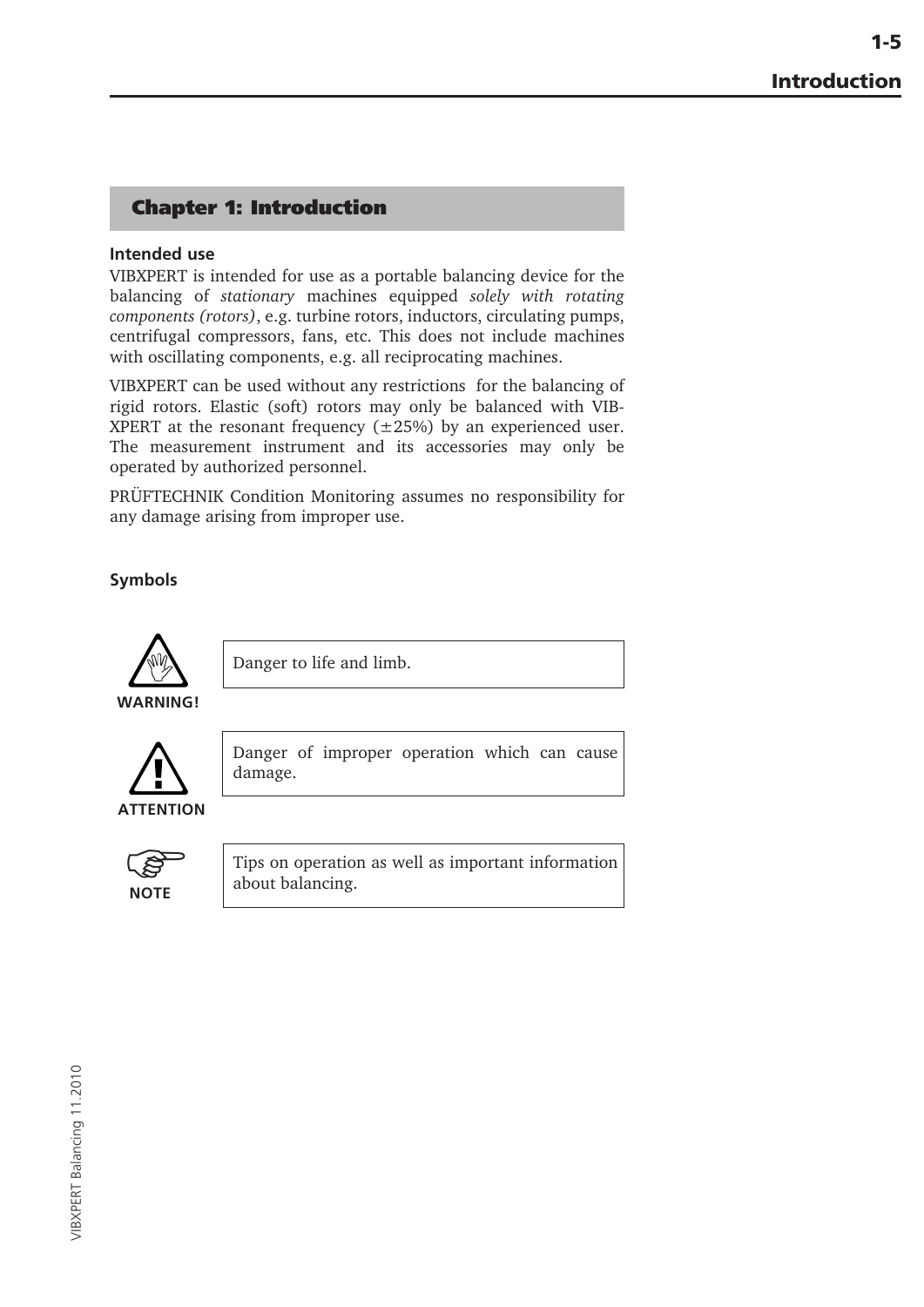<span id="page-5-0"></span>



**Safety**

You must carefully read and understand the safety instructions in the VIBXPERT operating manual (VIB 9.805.G) as well as the following safety instructions for balancing before starting work with the measurement device.

- When assembling measurement components, make sure that no holders, cables, etc. project into the range of movement of rotating machine parts.
- The respective manufacturer's instructions must be followed when mounting balancing weights. Make sure that attachment points for balancing weights to be welded on are clean; clamp the ground electrode of the welding device onto the rotor and not onto the machine. For balancing weights that need to be screwed on, the maximum permitted RPM of the motor must be observed.
- The machine must be disconnected in order to work on the rotor and must be secured against being switched on again in accordance with the applicable regulations.
- Before the first measurement (initial run), it is important to ensure that the preparatory activities have been carried out correctly and completely. In addition to the assembly of measurement components, particular attention must be paid to the correct input of parameters in the machine setup. If an incorrect rotor mass is entered, a trial weight that is too large may be calculated as a result. This could have serious consequences for personnel and machine!
- No one is allowed to remain in the radial vicinity of the rotor during balancing runs. This area must be properly secured against unauthorized entry. If the trial weight of the rotor on a running machine detaches, there is a risk of fatal injury in this area!
- If the rotor is in a protective housing, any gaps in the housing must be closed before switching on the machine.
- The permitted switch-on frequency of the machine may not be exceeded. Otherwise, the motor could be damaged.
- The cause of the imbalance must be determined before balancing, and must be corrected if necessary (e.g. remove any caking on the rotor, weld any cracks on the impeller or replace the impeller).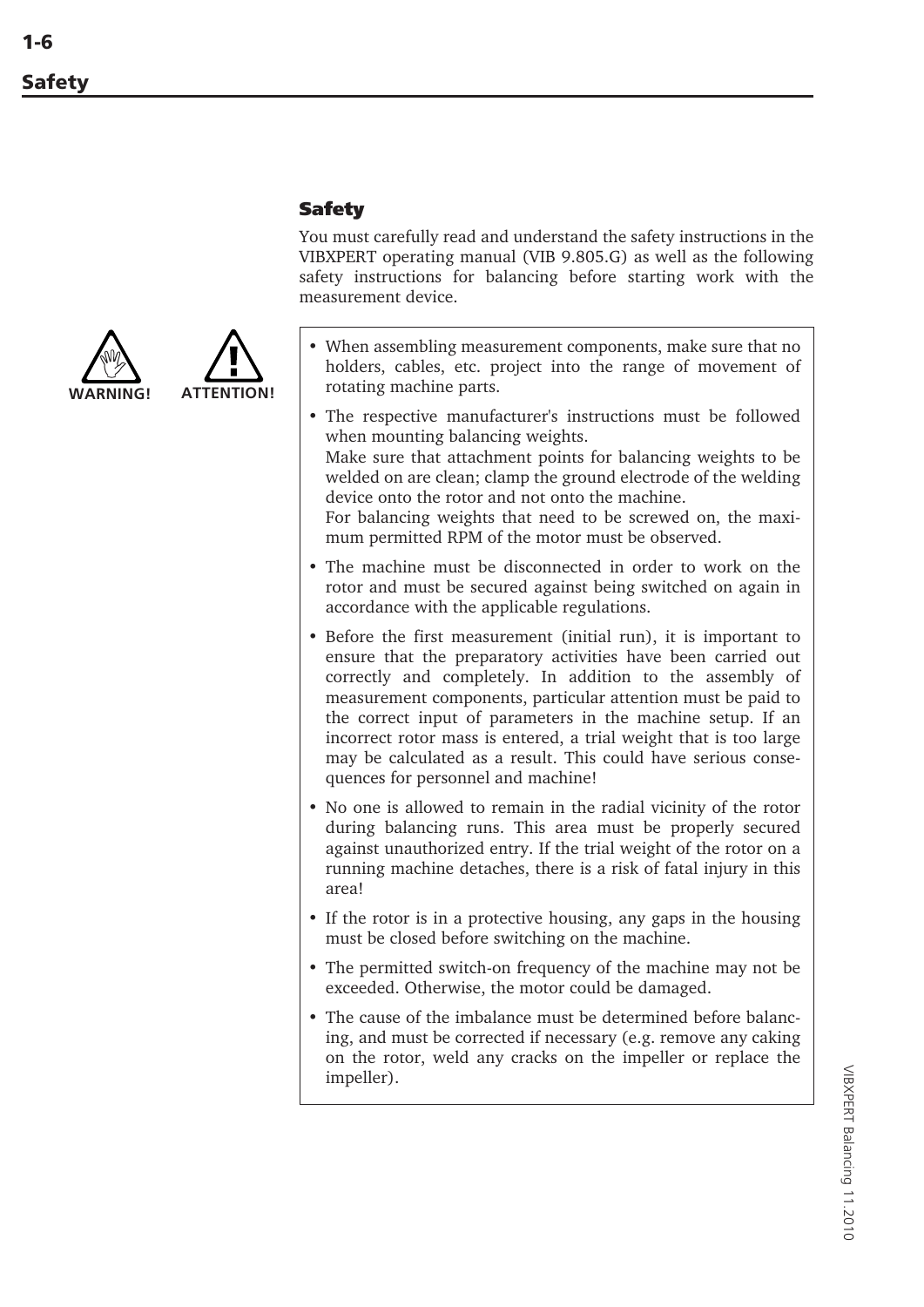# <span id="page-6-0"></span>**Scope of delivery**

The components described below are included in the scope of delivery. If a part is missing or is damaged, please contact your PRÜFTECHNIK representative immediately.

# **Transducer set for balancing**

#### **with 1-channel instrument - VIB 5.387-HW**

| VIB 3.306     | Reflective tape, 10 mm                            |
|---------------|---------------------------------------------------|
| VIB 3.420     | Magnetic holder for curved mounting surfaces      |
| VIB 5.432-2,9 | Cable for trigger sensor, 2.9 m                   |
| VIB 5.437-2,9 | Cable for LineDrive transducer, 2.9 m             |
| VIB 6.147     | Mobile industrial accelerometer for low speed, M5 |
| VIB 6.631     | Laser-optical trigger sensor                      |
| VIB 6.632     | Bracket for laser-optical trigger sensor          |

# **Transducer set for balancing**

#### **with 2-channel instrument - VIB 5.386-HW**

| Bracket for laser-optical trigger sensor |
|------------------------------------------|
|                                          |

### **Transducer set for balancing with 2-channel instrument on low-speed machines - VIB 5.388-HW**

| VIB 3.306     | Reflective tape, 10 mm                            |
|---------------|---------------------------------------------------|
| VIB 5.432-2,9 | Cable for trigger sensor, 2.9 m                   |
| VIB 6.147     | Mobile industrial accelerometer for low speed, M5 |
| VIB 6.631     | Laser-optical trigger sensor                      |
| VIB 6.632     | Bracket for laser-optical trigger sensor          |





VIBXPERT with explosion protection is delivered with intrisically safe sensors: - Accelerometer (VIB 6.147 DEX)

- Trigger sensor (VIB 6.631 EX)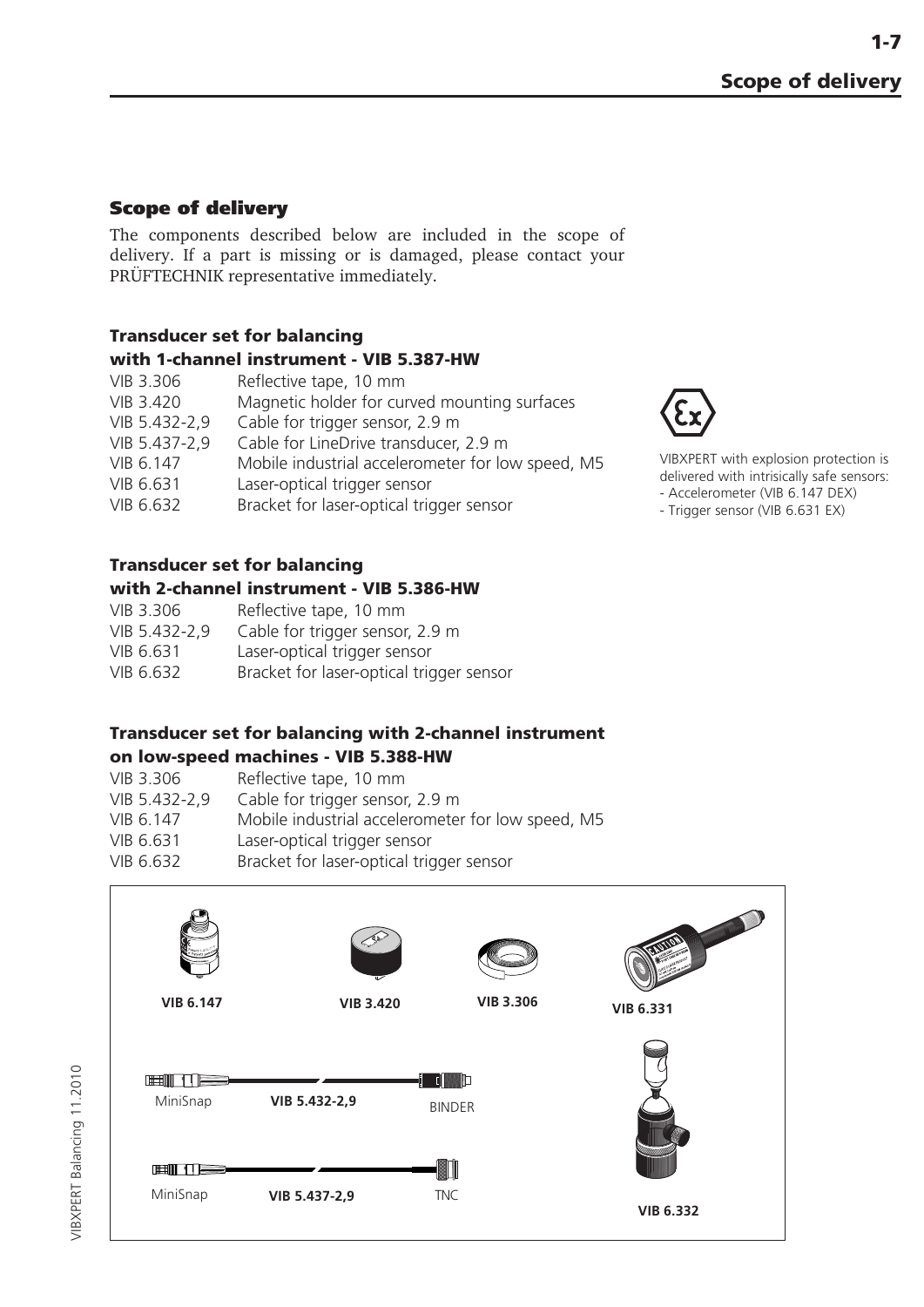# <span id="page-7-0"></span>**Registration**

The balancing software is already contained in the instrument and must be activated by entering a password. Changes to the instrument or the loading of additional software are not necessary.

# **Entering the password**

The password is given on the password certificate (VIB 5.386-B) contained in the scope of delivery of the balancing module (VIB 5.386-FM, see below).



- Click on "Device Setup" in the start screen.
- Click on "Registration" in the "Device Setup" screen (see below).
- Click on the "Balancing not registered" in the "Registration" screen and enter the registration password in the text editor.



Registration is now complete and the new operating mode now appears on the start screen.

#### **VIBXPERT 'Balancing' Firmware Module - VIB 5.386-FM**

| VIB 5.386-B | Password certificate                             |
|-------------|--------------------------------------------------|
| VIB 9.806.G | 'Balancing' operating instructions (this manual) |

**Device Setup - Registration**

**Registering 'Balancing'**





VIBXPERT Balancing 11.2010 VIBXPERT Balancing 11.2010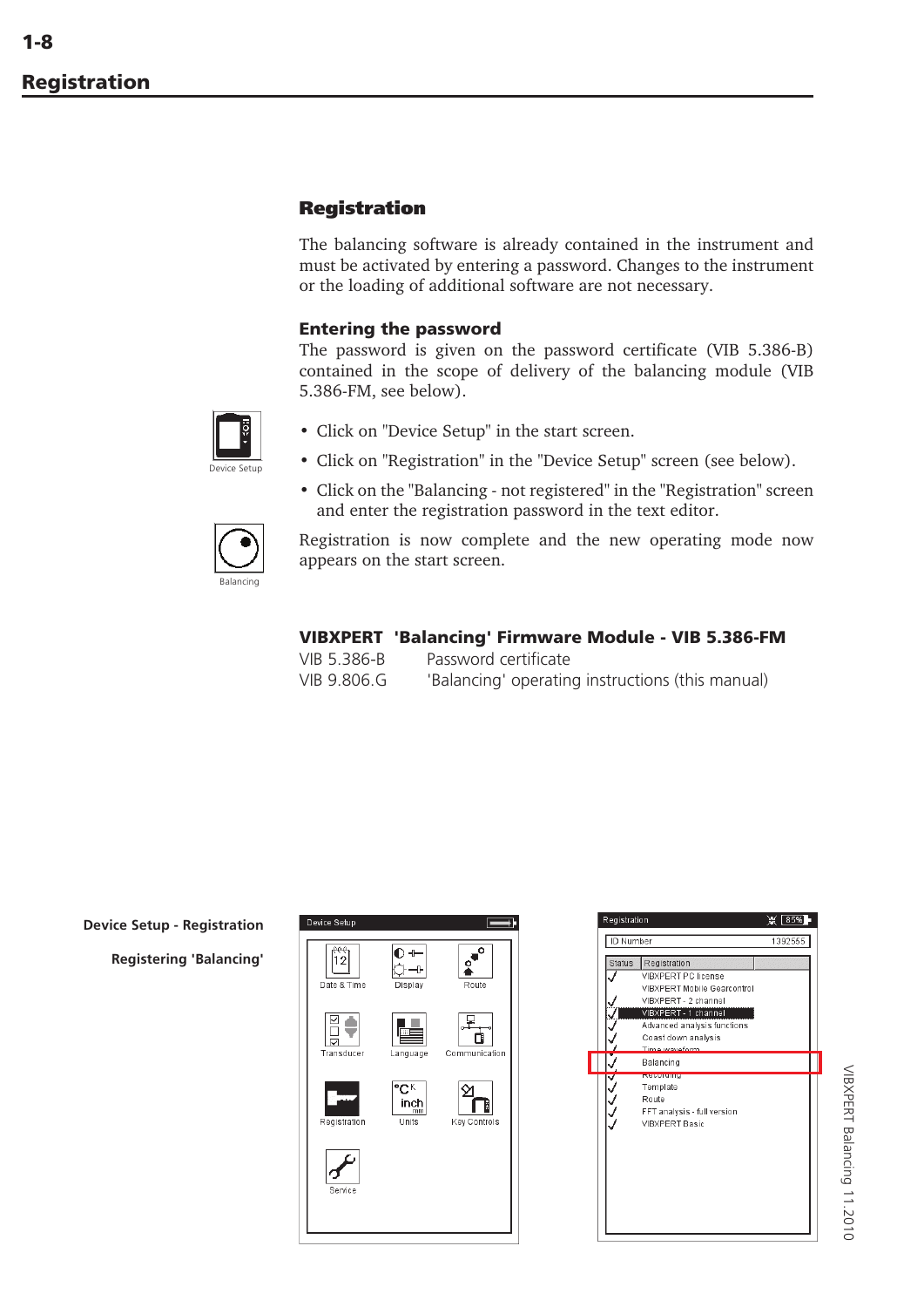# <span id="page-8-0"></span>**Chapter 2: Balancing**

Increased vibrations on machines are undesirable phenomena. They impair product quality, place additional strain on components and, last but not least, reduce operational safety. The most frequent cause for these increased vibrations is imbalance. The high centrifugal forces that result lead to premature wear of machine components such as bearings and seals, for example. Thus, the objective of balancing rotors is to limit bearing forces and shaft deformations to acceptable values.

VIBXPERT enables imbalance to be reliably detected and quickly corrected. The balancing results are automatically compared with the evaluation yardsticks of DIN ISO 1940 for the balancing condition of rotating rigid bodies.

# **Imbalance**

If a rotor is correctly balanced and this rotor is placed on balancing rollers, any additional mass placed on the rotor will cause this mass to immediately move downwards. This process is called 'roll off'.



**Couple (dynamic) imbalance**

If this rotor is now turned with the balancing RPM, a centrifugal force is caused perpendicular to the rotational axis by the displacement of the center of gravity.

A static imbalance has to be corrected using 1-plane balancing because the planes of imbalance and center of gravity coincide. Considered from the measurement plane, the imbalance is static at a single location.

If two equally heavy masses are attached to a completely balanced rotor so that they lie exactly opposite in two separately lying radial planes, this is called a couple imbalance (or a dynamic imbalance). The center of gravity of the rotor remains on the rotational axis. The imbalances cause a centrifugal torque that gives rise to opposing forces of the same size in the bearings. Such imbalances can only be balanced using two-plane "dynamic" balancing - one-plane balancing would not bring any improvement.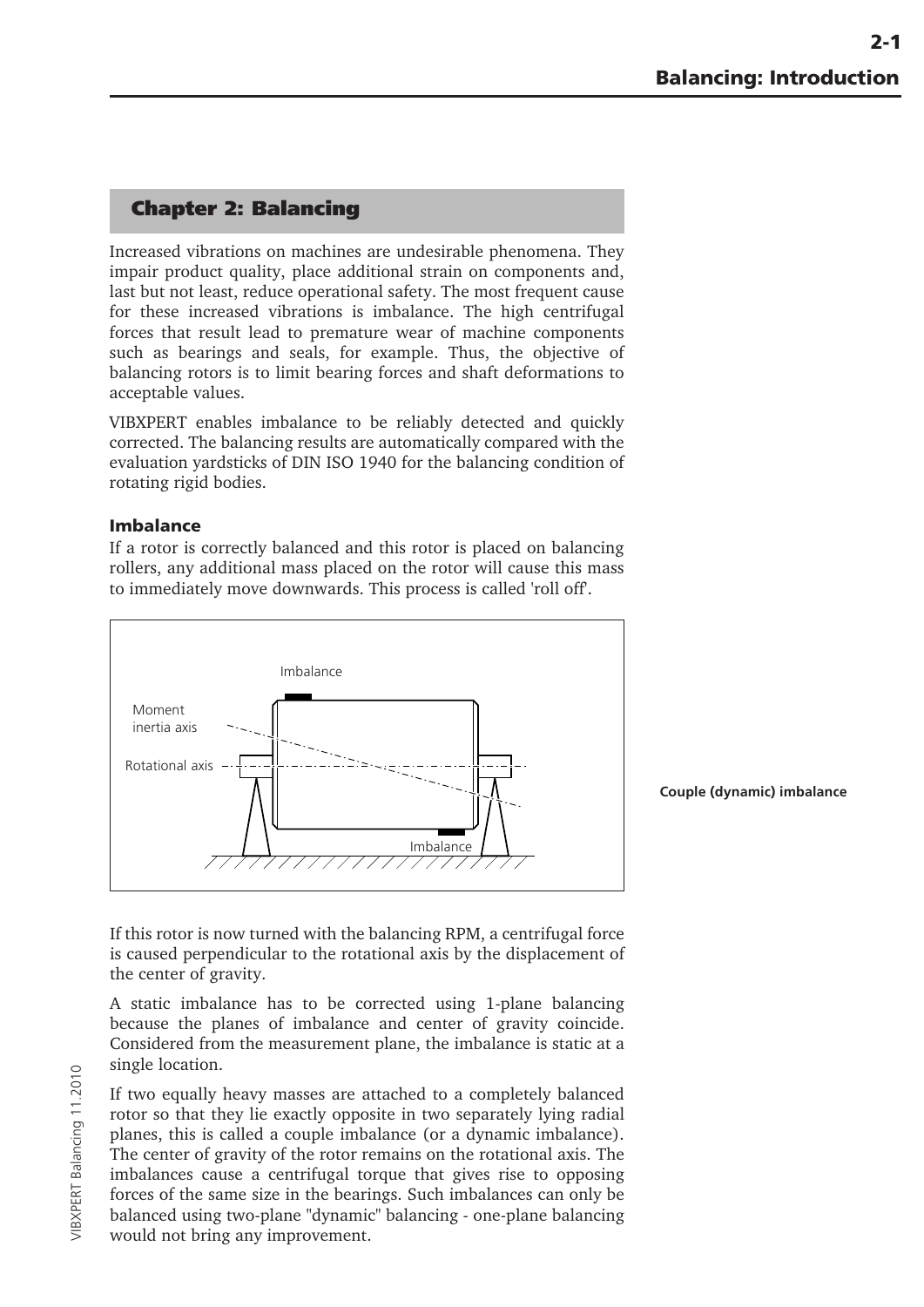If an individual imbalance which does not lie on the center of gravity is added to a completely balanced rotor in one plane, it is called a quasi static imbalance. It corresponds to the combination of a static imblance and a couple imbalance and is usually compensated in two planes.

Basically, the consideration of whether to carry out balancing in one or two planes depends on the specific machine situation, i.e. on the balancing behavior of the rotor and the vibration behavior of the machine. Simultaneous balancing in two planes is quicker and more precise than successive balancing measurements in each of two individual planes. Residual errors that are accumulated in sequential balancing are therefore prevented. The distance/diameter ratio of the balancing planes is normally an important decision criterion.



**Two-plane balancing under operating conditions using an optical trigger and two vibration transducers.**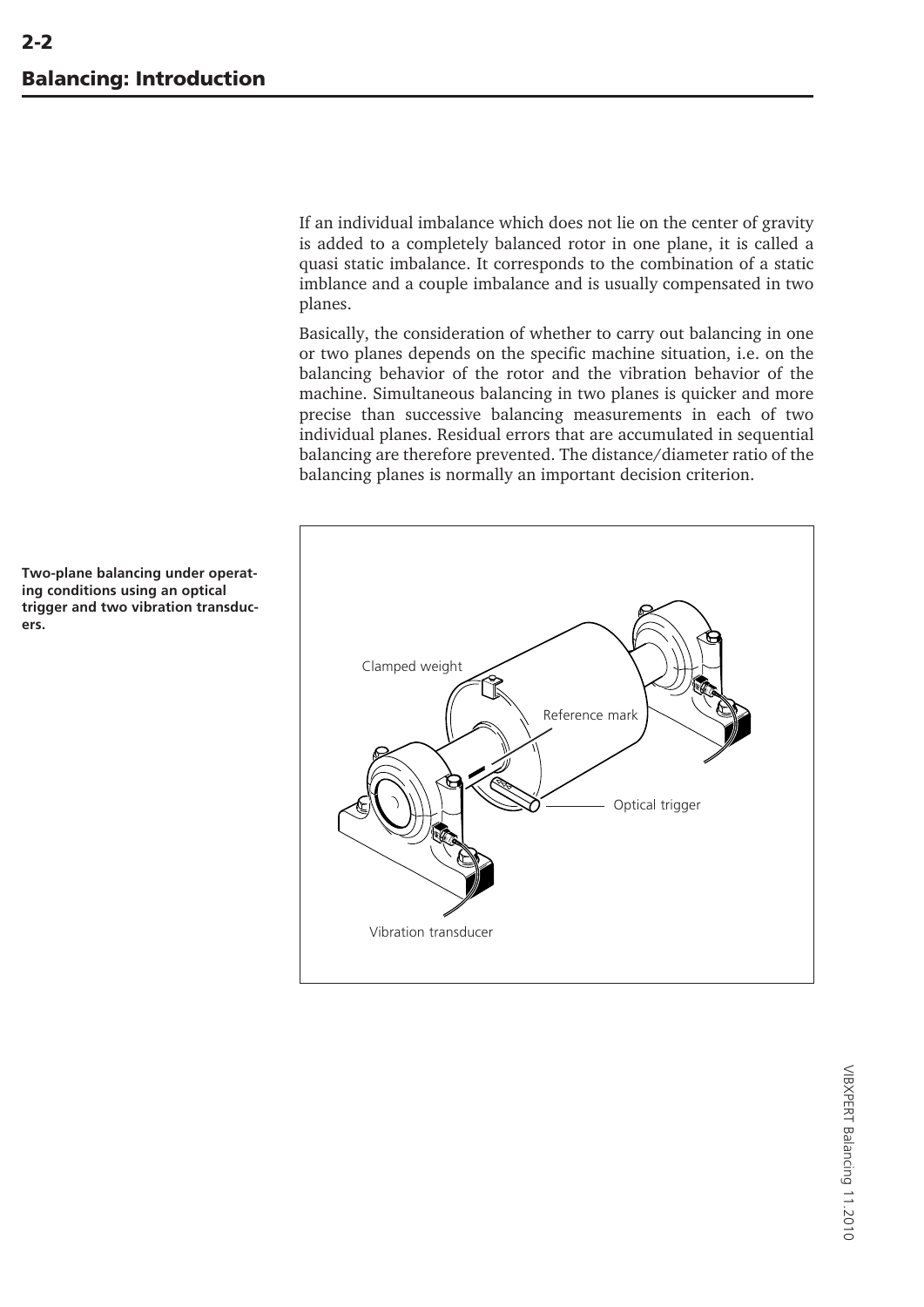#### <span id="page-10-0"></span>**Balancing on machines with rotating masses**

The VIBXPERT balancing module is based on the well-known 'influence coefficients method':

First, VIBXPERT measures the vibration amplitude and phase angle and the vibration caused by the imbalance or so-called 'initial imbalance'. A defined trial weight\* is then attached and the instrument measures the resulting change in amplitude and phase. VIBX-PERT calculates the influence coefficients from the difference between both vibrations according to magnitude and phase which precisely indicates the location and magnitude of the balancing weight with regard to the position and size of the trial weight. In the case of two-plane balancing, the calculation of the influence of the mass is also taken into account in the other plane. All so-called 'rigid' rotors are balanced using this method.

A rigid rotor mainly exhibits proportional vibration behavior if the balancing weight and angle change. In the case of fixed rotational speed, weaknesses or resonances in the mounting have no influence on the vibration behavior. If the machine rotates at a variable speed, it frequently exhibits different vibration behavior for each revolution and, therefore, has to be balanced several times over the range of low-speed to high-speed running.

Soft rotors do not exhibit the expected proportional behavior with the calculated balancing weight, and the coefficients method does not apply. Such rotors can normally only be balanced in balancing machines using a force measuring procedure.

\* VIBXPERT calculates the weight and location for the required trial mass in such a manner that it usually results in a reduction in the existing imbalance and in the associated vibration load. This has the added advantage that the trial mass does not have to be removed again but can remain on the machine indefinitely.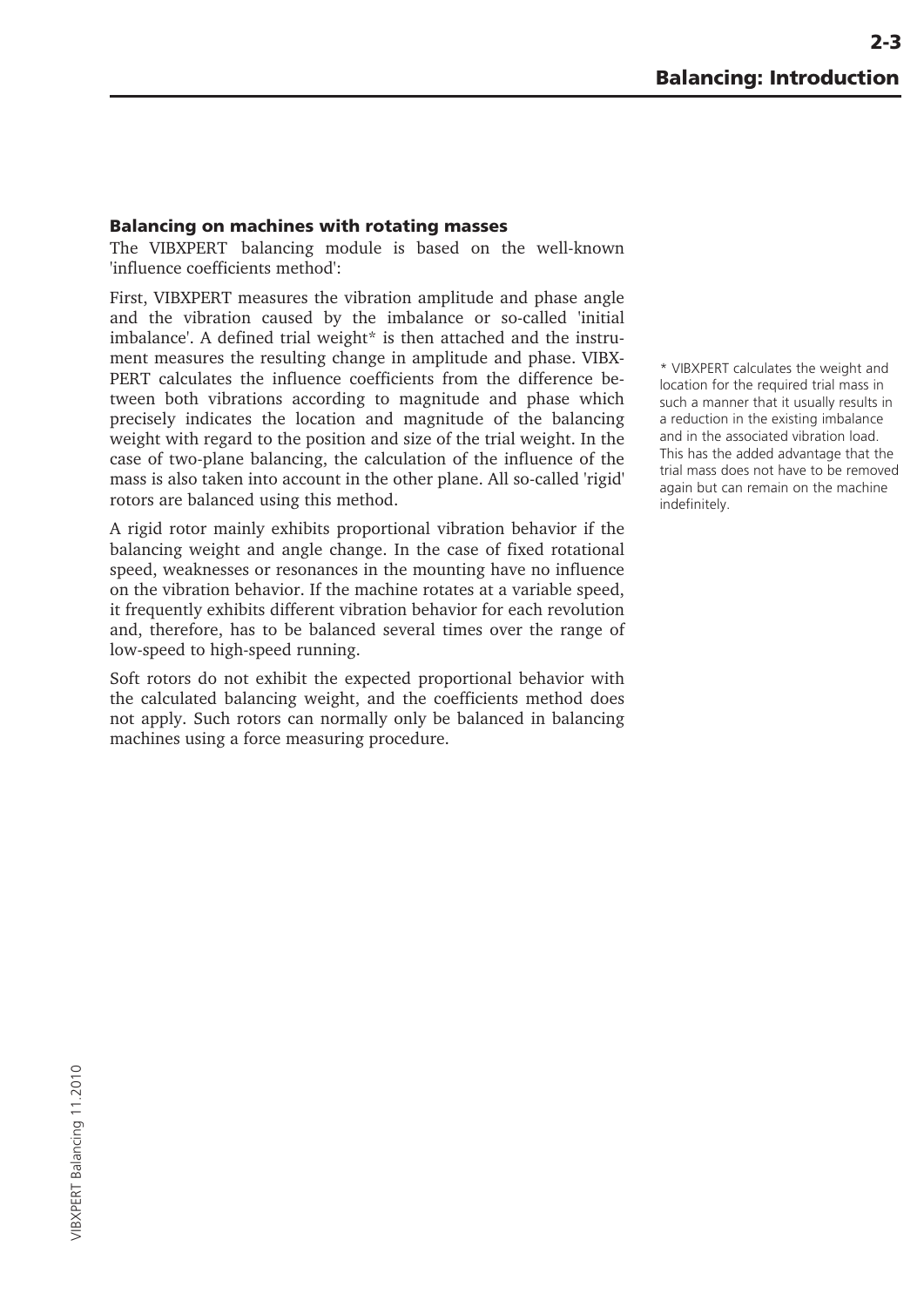# <span id="page-11-0"></span>**Diagnosis**

Before beginning the balancing procedure, first make sure that the cause for the adversely affected smooth running of the rotors is actually an imbalance. Furthermore, a vibration diagnosis indicates which balancing method is the most suitable.

A series of coordinated measurement tasks are available for the diagnosis of an imbalance:



• Click on "Balancing" in the start screen and open the 'Diagnosis' tab (see below):



# **Overall value - vibration velocity**

Records the broadband vibration of the machine in order to document the actual condition before and after balancing. This also makes it possible to determine the measurement location with the highest vibration values where the sensors should be mounted (see p. 2-5).



#### **RPM**

Measures the rotor RPM. If a machine setup is used for balancing, this parameter is required in order to calculate the resulting centrifugal forces.



#### **Phase measurement - one / two planes**

Records the amplitude and phase angle of the RPM-synchronous vibration signal. This allows, for example, the type of imbalance (static / dynamic) to be determined.



# **Spectrum & Time waveform - vibration velocity**

Measures the FFT spectrum and time waveform. If the 1st harmonic dominates the spectrum, an imbalance is probably the cause for the poor running.

Left: **Diagnosis measurement**

Right: **FFT spectrum for diagnosis** 1st RPM harmonic vibration dominates -> imbalance



'1st Harmonic'

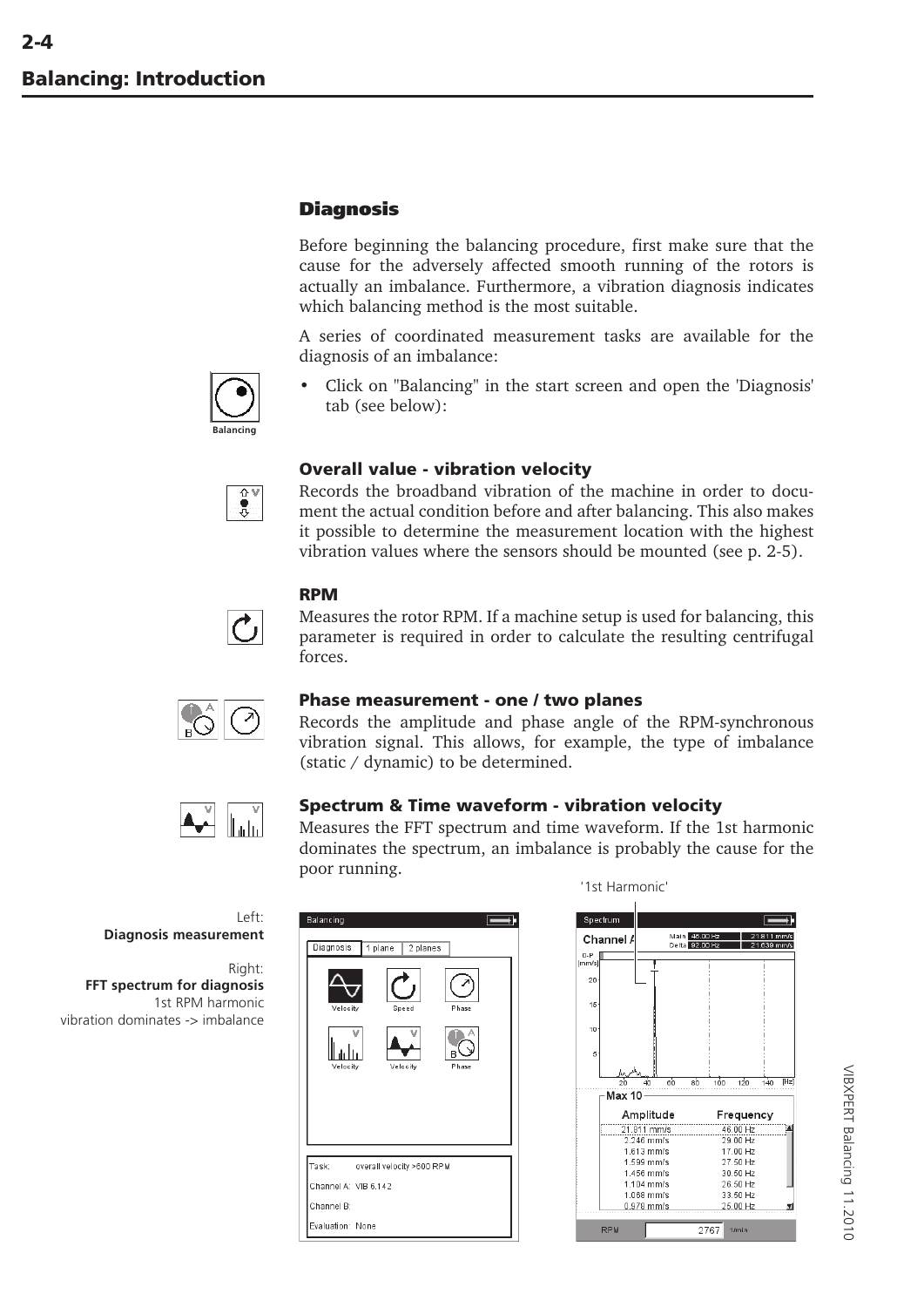# <span id="page-12-0"></span>**Preparatory activities**

The preparations include the mounting of the measurement components.

The machine must be disconnected before carrying out any work on the machine and it must be protected against being switched on again inadvertently!

# **Assembly**

1. Try to find out the cause of the imbalance visually and fix it if possible. Example: Remove any coatings from the impeller, fasten any loose balancing weights or tighten any loose screws on the foundation.

If the machine cannot be balanced in-situ, it must be firmly mounted on a rigid foundation (directly on frames or on vibration isolators).





- 2. Determine the measurement and balancing planes (see figure on next page). Mount the vibration transducer on the bearing housing at the measurement location with the highest vibration values. Note that:
	- The measurement plane should be in the middle of the bearing and close to the balancing plane and the plane of the center of gravity (e.g. impeller side, rotor).
	- Vibrations are transferred via the outer ring of a bearing in a radial direction. Thus, mount the transducer on the side (horizontal) or on the top of the bearing (vertical). Find suitable measurement locations by searching for positions with the highest vibration values using a hand-held probe.
	- The transducer should be attached as close as possible to the bearing. Prevent signal attenuation due to excessively long transmission paths or bearing covers or similar. The direction of measurement must correspond to the main direction of vibration (mostly horizontal). If the measurement direction is horizontal, mount the transducer on the lower half of the bearing housing.
	- Wherever possible, use transducers which are screwed onto the machine or attach the transducer using a magnetic adapter (VIB 3.420). The transducer should not be attached to components with intrinsic vibrations, e.g. covers.
	- Hand-held probes are not suitable for balancing!
	- Only for balancing in two planes: Determine the second plane (B) in the same way.

TIP: Plane B should be on the rigid drive side near to the coupling and plane A on the soft output side away from the coupling (see figure on next page).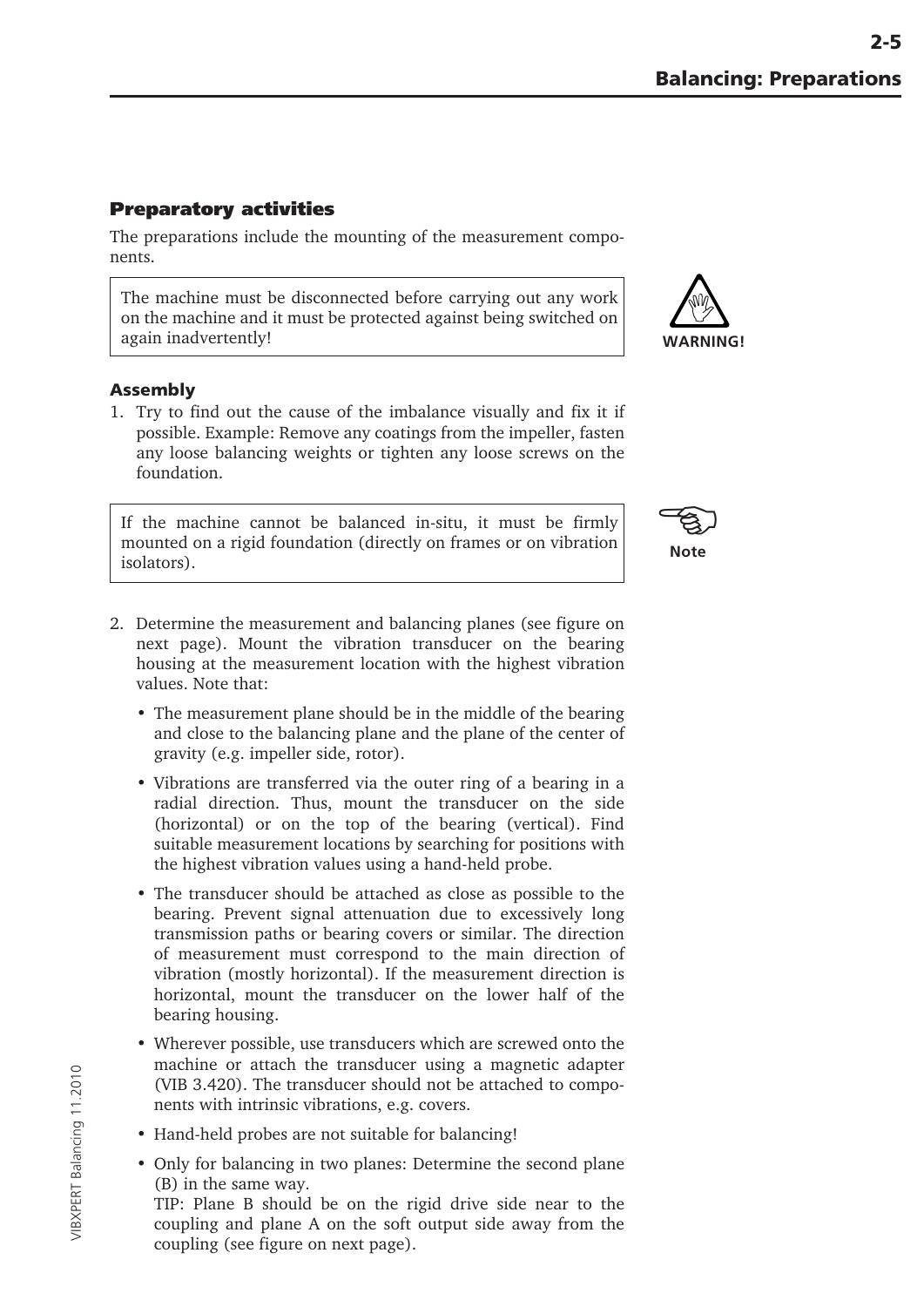3. Assess the machine smoothness.

Measure the vibration velocity and record an FFT spectrum if the measurement values are too high (see DIN ISO 10816-3). If high vibration signals appear at the rotational frequency, there is an imbalance that must be corrected by balancing.

Save the measured values in order to be able to compare them later with the values measured after the balancing procedure.



High axial amplitudes indicate a large imbalance of torque which cannot be balanced using the methods described here.

- 4. Attach reference mark on the shaft for the trigger sensor.
	- Use reflective tape VIB 3.306 and place this perpendicular to the direction of rotation. TIP: Place the mark as close as possible to the groove of the adjusting spring. The mark should be easy to find and the measurement results can be reproduced more easily.
	- Angle convention: the angular reference mark lies at 0°; the fixing angle φ for the balancing weight is counted against the direction of shaft rotation.

TIP: Number the fan blades corresponding to the counting direction of the fixing angle. Blade no. 1 is taken as the 0° position.

• Active edge: Define whether the edge of the incoming trigger mark or outgoing trigger mark on the shaft is to be used as the reference signal. The setting can be made under 'Transducer/ Keyphaser' in the Device Setup.



#### **Typical assembly:**

instrument.

**Note for SYSTEM 2 user:**

The angle is counted IN the direction of rotation of the shaft when using the SYSTEM 2 VIBROSPECT® FFT balancing

Measurement and balancing plane A & B, reference marks, fixing angle φ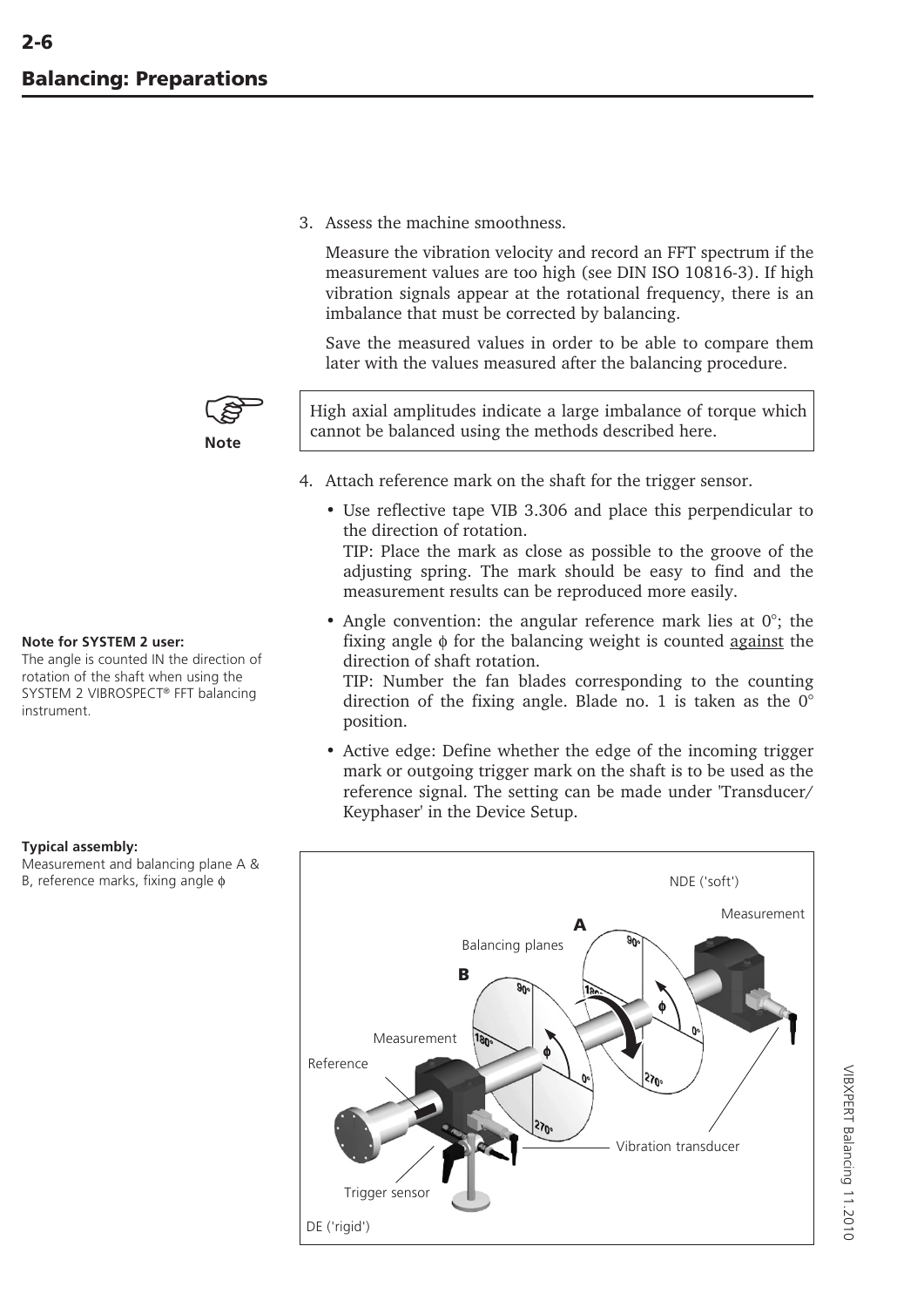- 5. Mount the laser trigger sensor with the trigger bracket (VIB 6.632) according to the following figure. Installation notes:
	- The machine is switched off during the installation.
	- The maximum distance to the shaft is 2 meters.
	- To adjust the device, the laser beam is pointed toward the measurement mark while the machine is at a standstill. As far as possible, the laser beam should be perpendicular to the shaft surface and shaft axis.



**Trigger sensor assembly**

6. Connect the vibration transducer and the trigger sensor to the measurement instrument.



VIBXPERT Balancing 11.2010 VIBXPERT Balancing 11.2010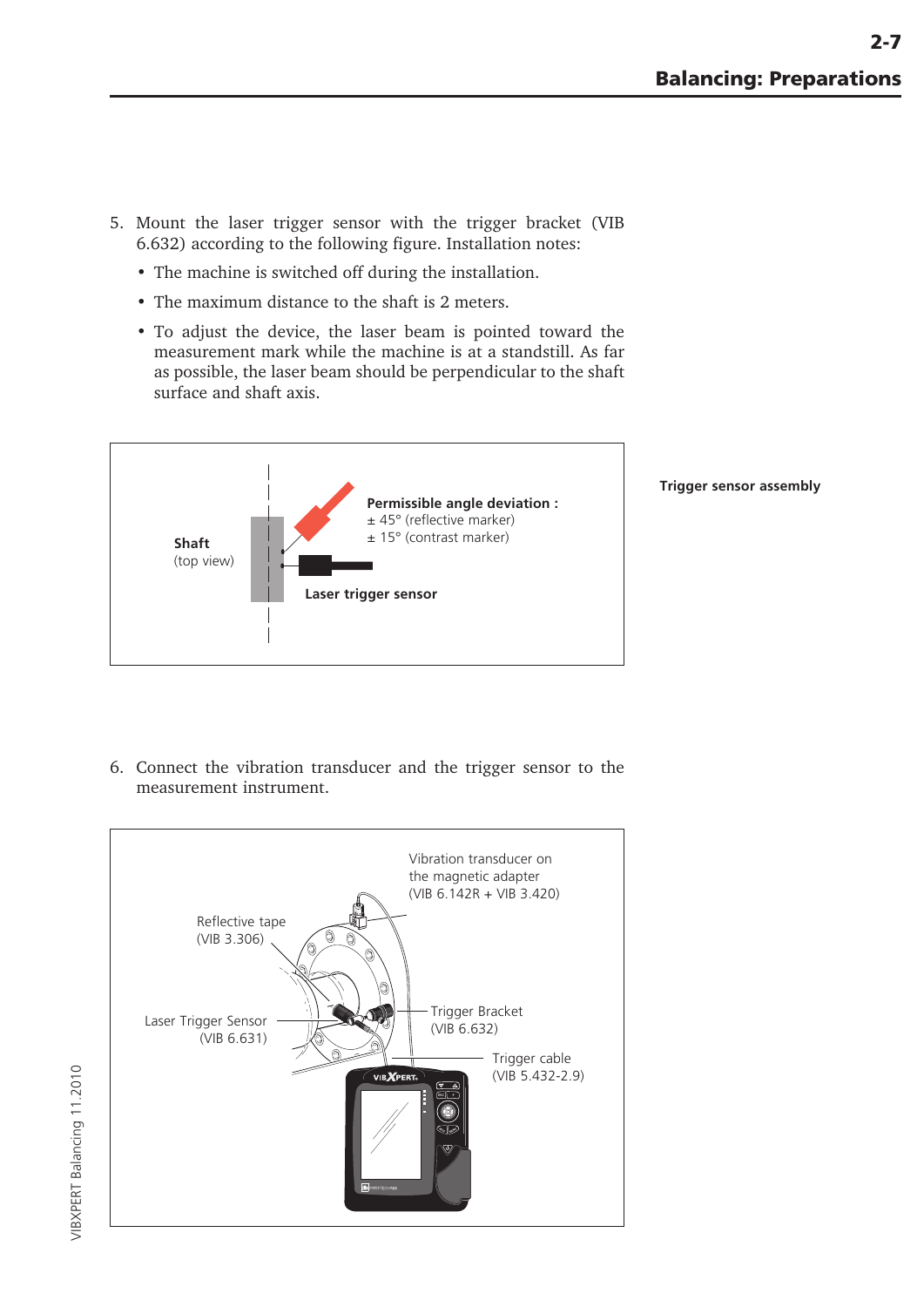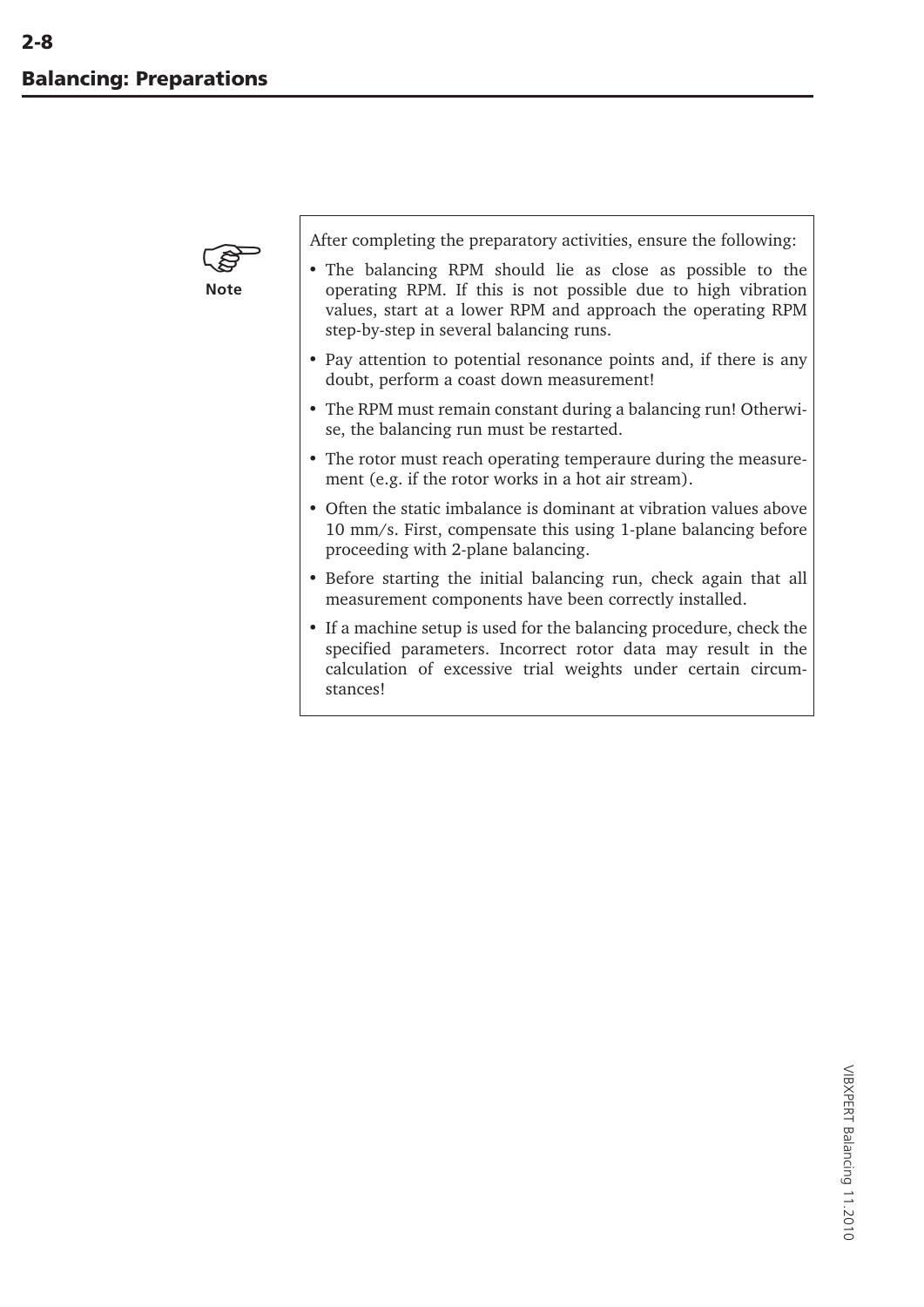# <span id="page-16-0"></span>**Operation**

If you are not yet familiar with operation in balancing mode, please note the following instructions:

# **Settings**

All settings necessary for the measurement and evaluation of a balancing run are made in setup menus:

- Measurement setup: measurement settings (see p. 2-29)
- Transducer setup: parameters of the transducer in use
- Machine setup: data on rotor and balancing-related settings (see p. 2-26ff.)

These three setup menus are contained in the measurement task manager. The settings can only be changed before a balancing run is begun. The settings in the following two setup menus can also be changed during a balancing run:

- Display setup: display settings (see p. 2-24).
- Tools: balancing-related settings and parameters that can be changed during a balancing run (see p. 2-19ff.).

# **Display**

In each balancing run, two main screens appear:

The *data screen* shows the balancing weights and their positions on the rotor in the upper half of the screen. The lower half contains the measurement data and balancing weights of all completed runs. If a machine setup is used, it shows the balancing quality attained and the resulting centrifugal force on the rotor.

In the *measurement screen,* the measurement values (amplitude and phase angle) are displayed and the imbalance pointer is shown in a polar diagram.







Right: **Measurement screen**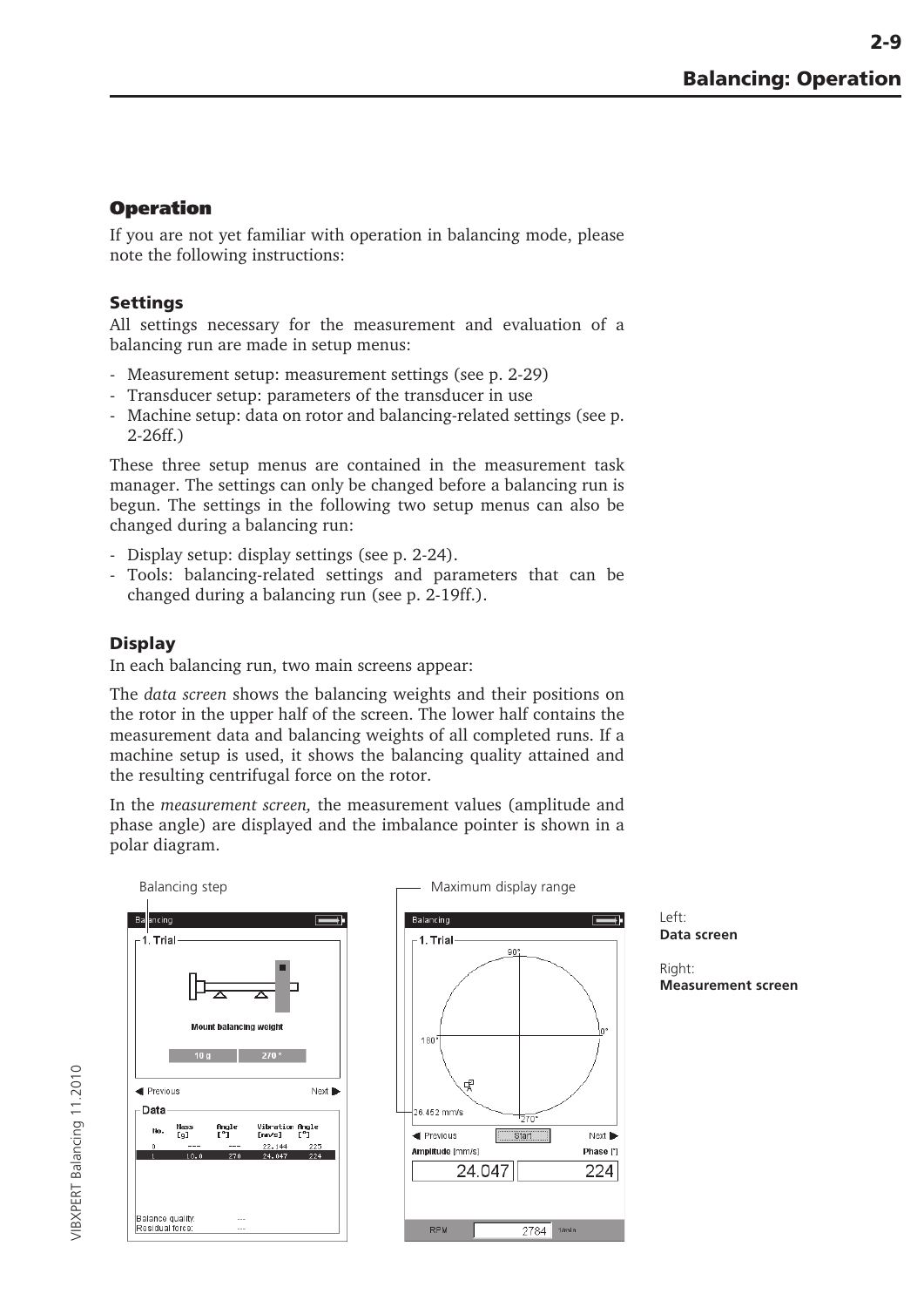The respective balancing step appears on the upper left of both screens:

- *0. Initial imbalance*: Measurement of the original imbalance; if the vibration values are within the tolerance range, the rotor is balanced. Otherwise, the balancing weights must be placed on the rotor according to the following balancing steps.
- *1st trial run*: The influence of the attached trial weights is measured and the resulting balancing weight is calculated.
- *2. Trim to ..N. Trim*: Trim runs for reduction of rotor imbalance.

The initial imbalance pointer represents the starting point of the balancing procedure.



# **Zoom**

VIBXPERT automatically scales the display range with respect to the last two balancing runs. To magnify the view, press the "+" button repeatedly. If the initial imbalance moves out of the display range, the maximum range is also given as a percentage of the initial imbalance.

# **Navigation**

To scroll forwards and backwards, move the joystick repeatedly to the left or right.

#### **Starting / stopping the measurement**

Press on the joystick in the measurement screen.





VIBXPERT Balancing 11.2010 VIBXPERT Balancing 11.2010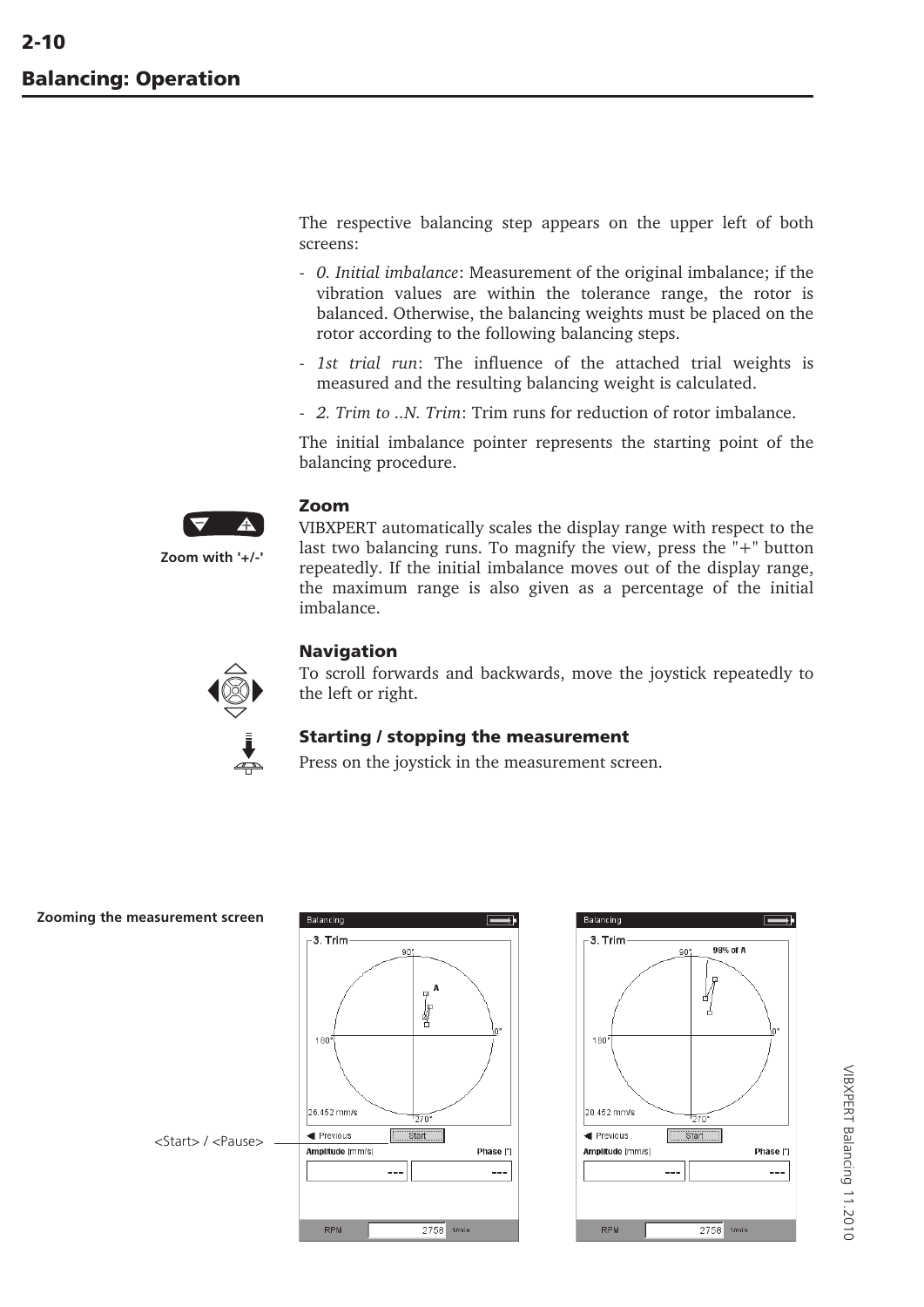# <span id="page-18-0"></span>**Balancing in one plane**

On the basis of an example, the next section illustrates the steps that are needed to balance in one plane:

# **Requirements**

- In the following example, the machine setup is not used.
- The default settings in the 'Tools' menu item are not changed:
	- Correction mode: free
	- "Add" balancing weights
	- Check that the functions are all active, except for the coefficients calculation which is inactive.
	- 'Use different radii' option: inactive

# **Activating the balancing mode**

- 1. Switch on VIBXPERT.
- 2. Click on the "Balancing" icon in the start screen.

# **Selecting the task**

- 1. Open the '1-plane' tab.
- 2. Highlight the rotor graphic which corresponds to the rotor type.
- 3. Check and change the current measurement task beforehand if necessary. (MENU - Task Manager - Setup)
- 4. Click on the rotor graphic to open the measurement screen

# **Measuring the initial imbalance**

- 1. Switch the machine on. Wait until the machine has reached the balancing RPM and operating temperature if necessary.
- 2. Press the joystick to start the measurement.

| Diagnosis  | 1 plane              | 2 planes |                      |
|------------|----------------------|----------|----------------------|
| ╟          | 1 plane overhung     |          | 1 plane intermediate |
|            |                      |          |                      |
|            | 1 plane intermediate |          |                      |
| Task:      | Channel A: VIB 6.142 |          |                      |
| Channel B: |                      |          |                      |





Left: **Selection screen**

Right<sup>-</sup> **Start'Initial' run**

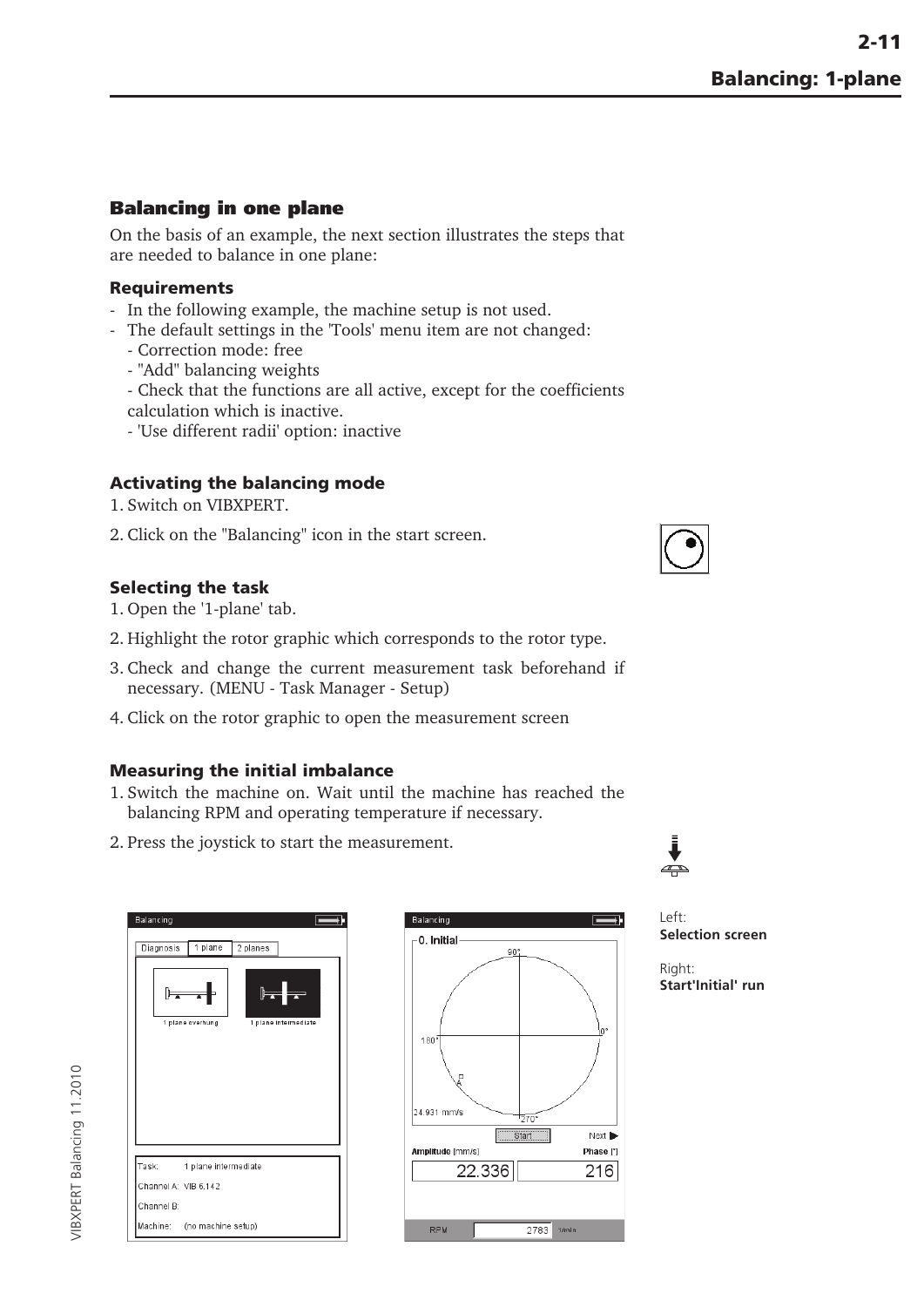<span id="page-19-0"></span>First, VIBXPERT records the RPM. The green LED flashes with each trigger pulse. If the RPM varies too much, a warning message appears.

Finally, the instrument measures the amplitude and phase of the RPM synchronous vibration. If the values are unstable, the average is automatically increased.



3. If the measurement values are stable, press the joystick to stop the measurement (see previous page). To repeat the measurement, press the joystick again.

4. Switch the machine off.



# **Trial run**

- 1. Move the joystick to the right to open the data screen for the trial run.
- 2. Enter the mass and fixing angle for the trial weight.
- Click on the mass or angle field under the rotor graphic. The active field is highlighted in black.
- Enter the respective value in the number editor and confirm the entry with MENU - 'OK'.
- 3. Move the joystick to the right until the next screen appears.



4. Switch the machine on.

Balancing 0. Initial  $90^{\circ}$ 180 24 931 mm/s  $Next$ Start Amplitude [mm/s] Phase<sup>[°]</sup> 216 22.336 **RPM**  $2783 - 1/\text{min}$ 



VIBXPERT Balancing 11.2010 VIBXPERT Balancing 11.2010

# Left: **Measure 'Initial' run**

**ATTENTION**

Right: **Enter mass and angle for trial run**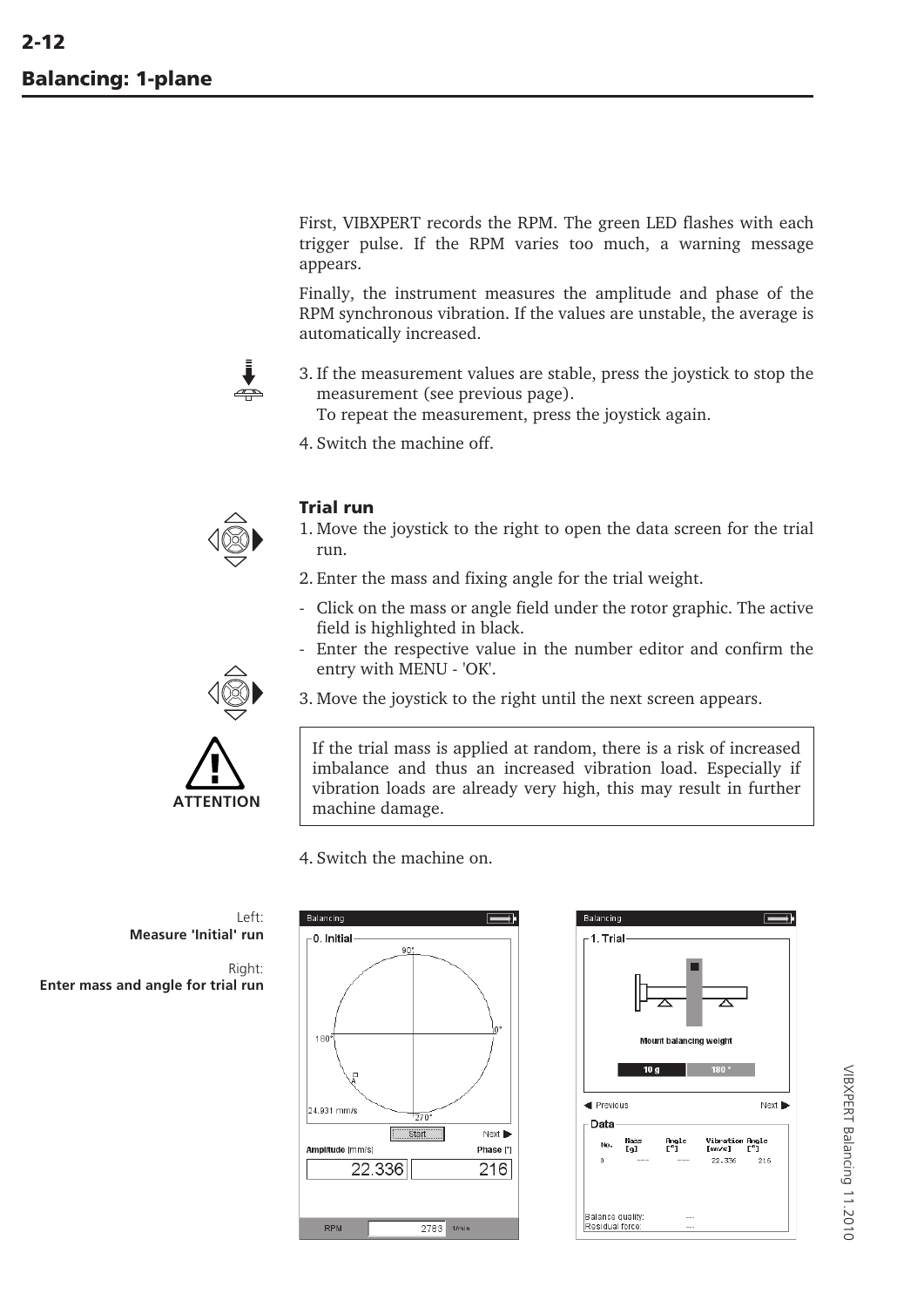- <span id="page-20-0"></span>5. Press the joystick to start the measurement.
- 6. If the measurement values are stable, press the joystick to stop the measurement.
- 7. Switch the machine off.

In the trial run the imbalance should change enough to steadily reduce the residual imbalance in the subsequent balancing runs. If the imbalance changes only slightly, increase the trial weight. If the imbalance has more than doubled, use a smaller trial weight (see the 'Tools' parameter, 'Check bad influence', p. 2-21). If necessary, scroll back in the data screen of the trial run, change the mass accordingly and repeat the trial run.

# **Trim run**

- 1. Move the joystick to the right to close the measurement screen of the trial run and to open the data screen of the first trim run. Depending on whether the trial weight resulted in an improvement or not, it can be left on the rotor or taken off. Respond to the resulting prompt in the screen accordingly.
- 2. Attach the recommended mass at the specified position on the rotor. If necessary, also change the values.
- 3. Move the joystick to the right until the next measurement screen appears.
- 4. Switch on the machine.
- 5. Press the joystick to start the measurement.
- 6. If the measurement values are stable, press the joystick to stop the measurement.
- 7. Switch off the machine.











Left: **Measure trial run**

Right: **Trim run data screen**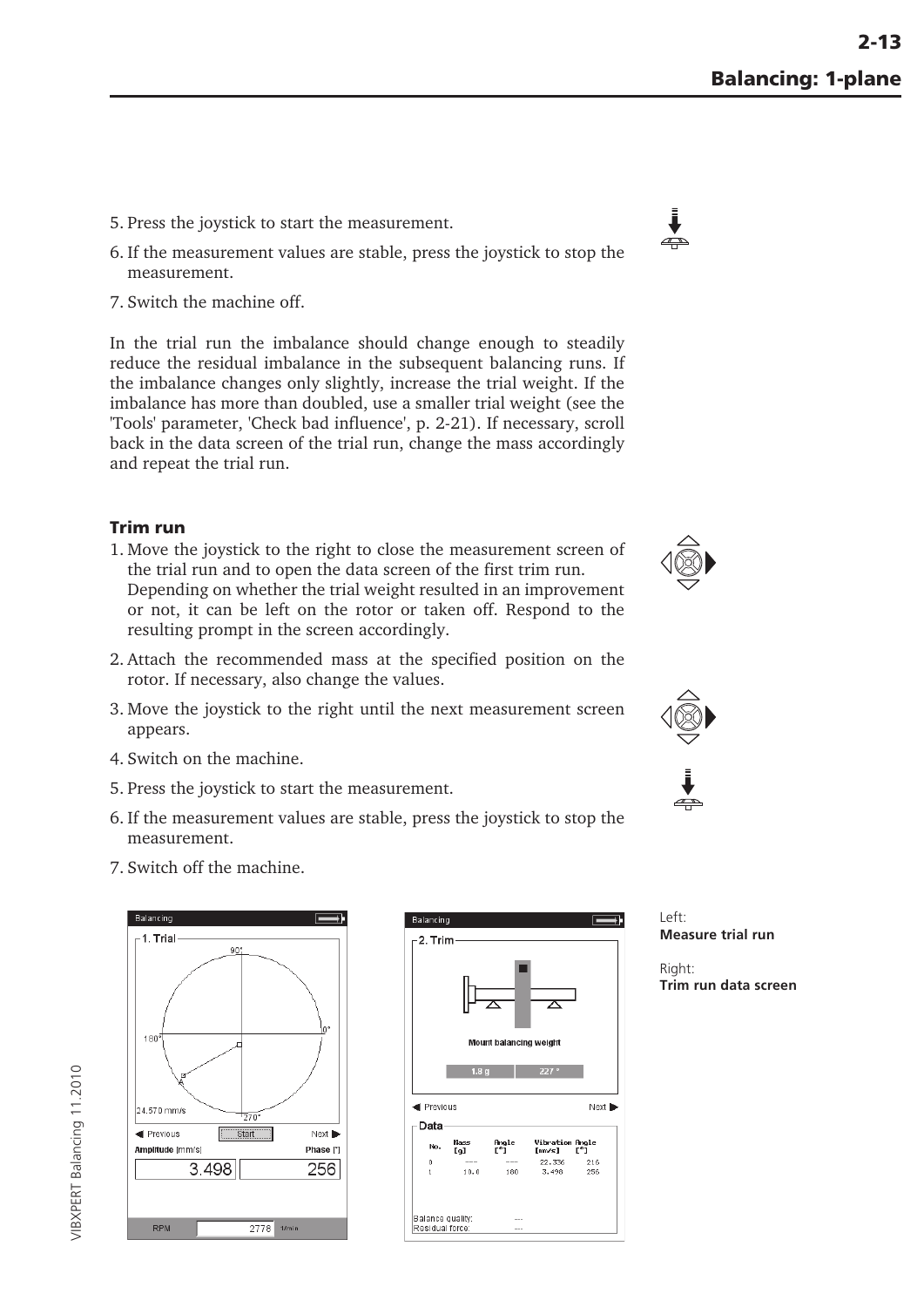In the following trim runs VIBXPERT checks whether the imbalance has sufficiently reduced from one run to the next. If this is not the case, the following message appears: 'No Improvement'. The run concerned must be repeated with a different balancing weight.

<span id="page-21-0"></span>

Start again if the vibration values worsen and the balancing weights do not become smaller.

8. Move the joystick to the right and continue the balancing with the next trim run.

The balancing procedure is complete as soon as the vibration values have reached an acceptable value. When working with "Machine Setup", the calculated balancing quality is the criterion for terminating the balancing procedure. A 'smiley' appears in the measurement screen if the balancing quality has reached the tolerance range.

#### **Undoing balancing runs**

If the measurement results worsen after a trim run, you can return to a run that was acceptable and continue balancing with different weights from there.

- Navigate to the data screen of the trim run at which you wish to continue the procedure.
- Press the MENU button and click on 'Undo' (see below).
- Confirm the next query with 'Yes'. All subsequent trim runs are deleted.
- Remove the balancing weights that you attached during the deleted trim runs.





VIBXPERT Balancing 11.2010 VIBXPERT Balancing 11.2010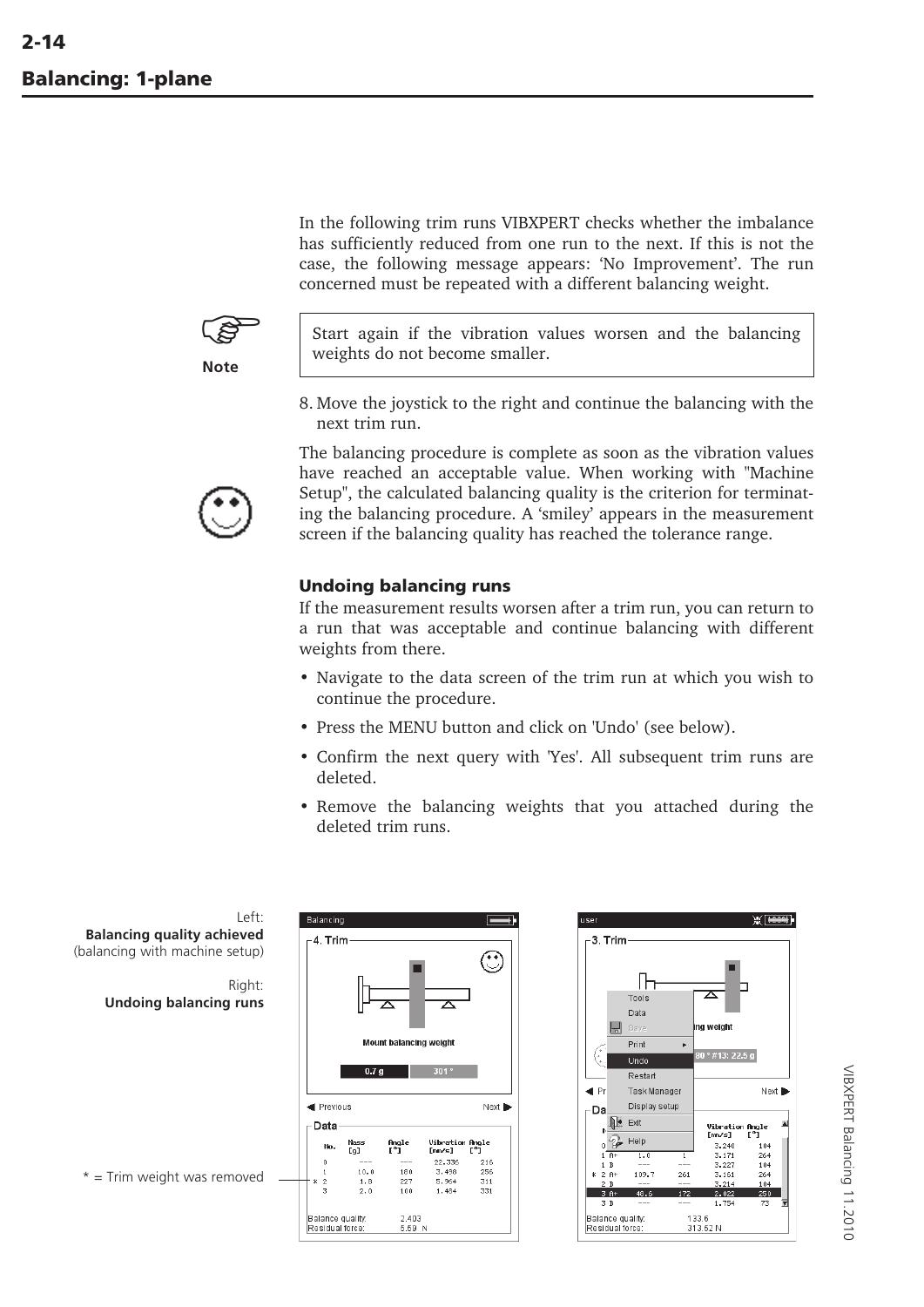# <span id="page-22-0"></span>**Balancing in two planes**

In principle, the process here corresponds to the previous section. Therefore, only the specific features of balancing in two planes are described in the following section:

# **Overview of the measurement procedure**

Plane A? : Determination of the measurement and balancing plane A.

- 0. Initial imbalance: Measurement in plane A and plane B
- 1A. Trial run: Recommendation for trial weight in plane A; measurement in plane A and plane B with trial weight in plane A
- 1B. Trial run: Recommendation for trial weight in plane B; measurement in plane A and plane B with trial weight in plane B
- 2. Balancing run: Recommendation for balancing weight in plane A and plane B; measurement in plane A and plane B
- ....
- N. Balancing run ...

# **Determining the measurement plane & balancing plane A**

- 1. Activate the balancing mode and open the "2 planes" tab.
- 2. Click on the rotor graphic which corresponds to the rotor type.
- 3. Select plane A:
- Next connect the transducer which is mounted in measurement plane A to measurement channel A (see "Overview").

# **Measuring the initial imbalance in plane A and plane B**

1. Switch the machine on and start the initial run.





Left: **Selection screen - rotor type**

Right: **Setting of plane A**

Measurement plane A Balancing plane A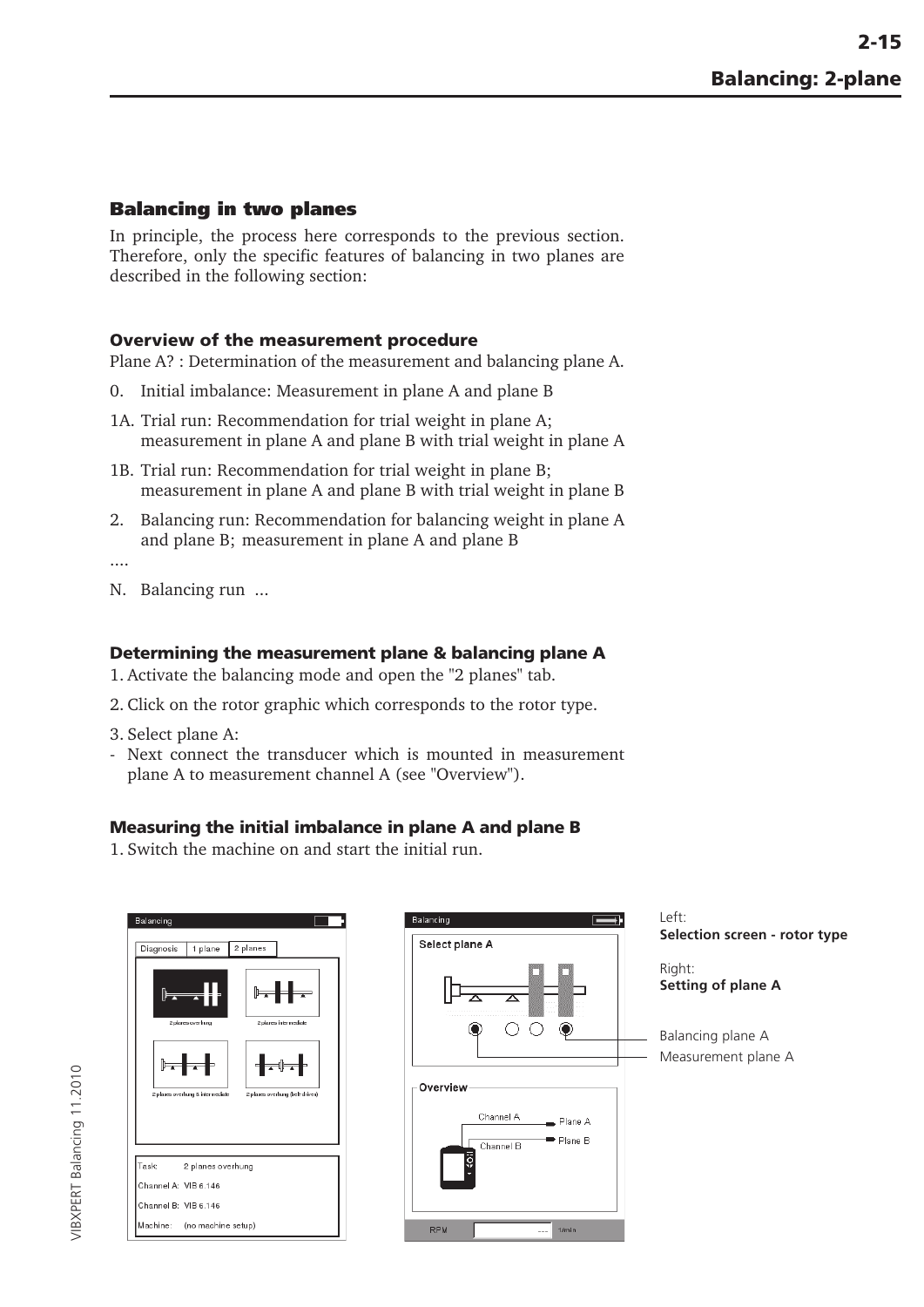### <span id="page-23-0"></span>**Trial run**

The trial run is divided into two parts which are marked in the main screen as "1A" or "1B":

- *1A*: The trial weight is attached in plane *A* and its influence is measured in both planes.
- *1B*: The trial weight is attached in plane *B* and its influence measured in both planes.

#### **Trim run**

Enter the balancing weights for both planes in the data screen of the trim run (see next page). Move the joystick to the right to mark the input fields of the series.

Continue the trim run until the residual imbalance is within the tolerance range.

#### **Saving the result**

- Press the MENU button in the data screen.
- Click on 'Save' to open the text editor.
- Enter a name.
- Finally press the MENU button and click on 'OK'.



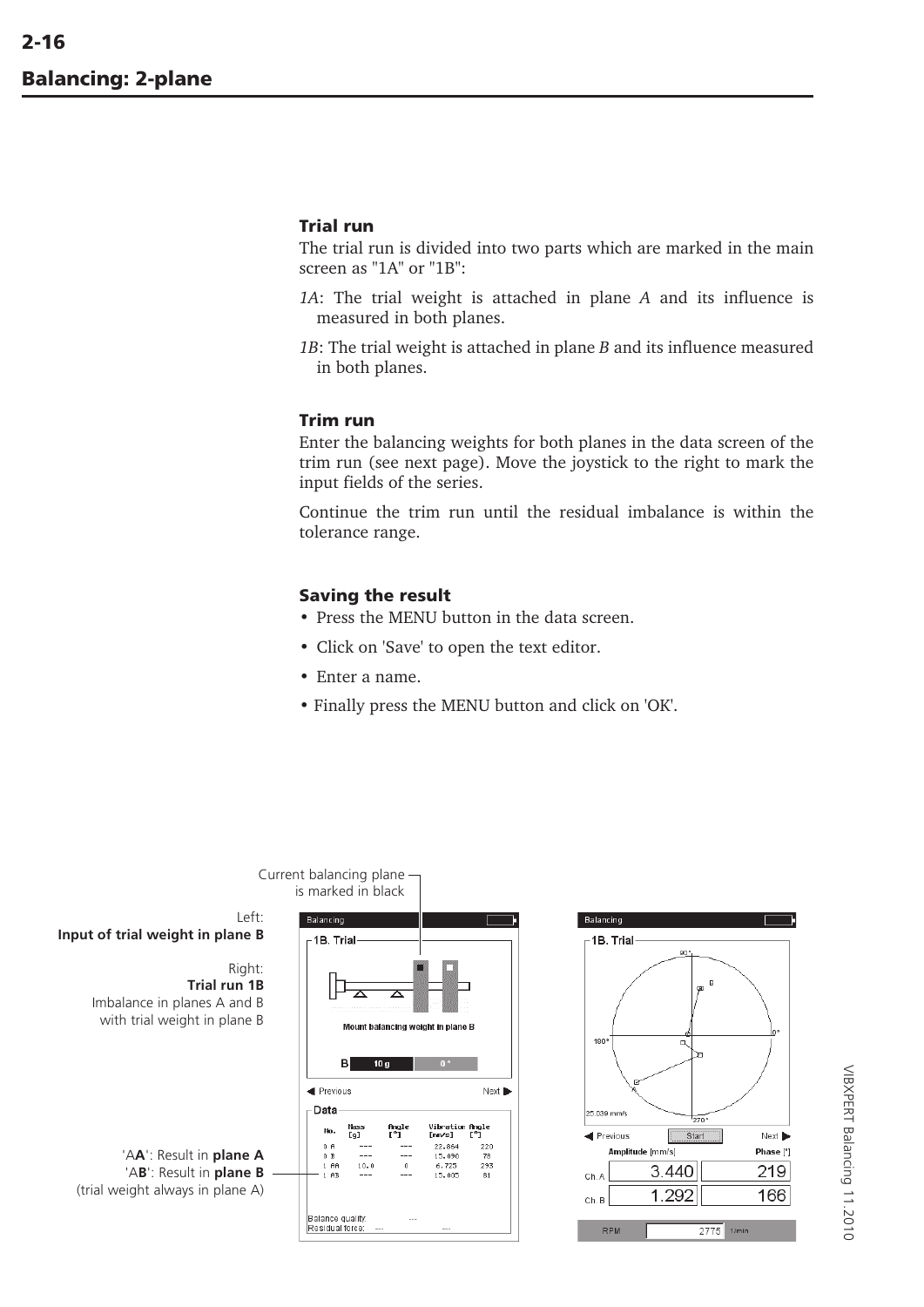# <span id="page-24-0"></span>**Evaluation of the data**

The following data are listed in the data screen for each completed balancing run:

- MASS: Mass of the balancing weight
- ANGLE: Fixing angle
- VIBRATION: Vibration overall values (RMS)
- ANGLE: Phase angle

If you entered the rotor mass and the balancing radius, the achieved balancing quality and the centrifugal force on the rotor are also calculated. If the balancing quality is within the range of tolerance, the "smiley" appears and indicates the end of the balancing procedure.

# **Data View**

• Press the MENU button in the data screen and click on "Data". The "Data View" screen appears.

Here you can combine the balancing weights to a single weight and display the following information:

- MACHINE NAME: Name of the machine setup if used
- DATE & TIME: Date and time of the last balancing run
- SPEED: Shaft rotational speed that is selected in the machine setup
- BALANCE QUALITY: Balance quality after the last balancing run
- RESIDUAL UNBALANCE: Imbalance after the last balancing run

The individual balancing runs can be activated in the list. The marked run is highlighted in black in the polar diagram. A star (\*) marks the balancing runs in the list where the attached balancing weight was removed again from the rotor after the measurement (e.g. trial run with weight in plane B: ('1BB'), see figure below).



| $1.918$ mm/s           | $180^{\circ}$                                            | 90°<br>৪% রাগ | 13% of B<br>270"                                                   |     |
|------------------------|----------------------------------------------------------|---------------|--------------------------------------------------------------------|-----|
|                        |                                                          |               |                                                                    |     |
|                        | Data screen                                              |               |                                                                    |     |
| Date & Time:<br>Speed: | Machine name:<br>Balance quality:<br>Residual unbalance: | 1.759         | (no machine setup)<br>20.12.2004 14:41:06<br>1500 1/min<br>48 g*mm |     |
| No.                    | Nass<br>[a]                                              | Angle<br>r°ī  | Vibration Angle<br>fmm/s1                                          | г°ī |
| $1$ AA                 | 10.0                                                     | n             | 6.725                                                              | 293 |
| <b>AB</b><br>1         |                                                          |               | 15.005                                                             | 81  |
| $1$ BA                 |                                                          |               | 3.440                                                              | 219 |
| $\star$ 1 BB           | 10.0                                                     | 0.            | 1.292<br>0.599                                                     | 166 |

Left: **Data screen** Balancing quality OK

Right: **Data View screen**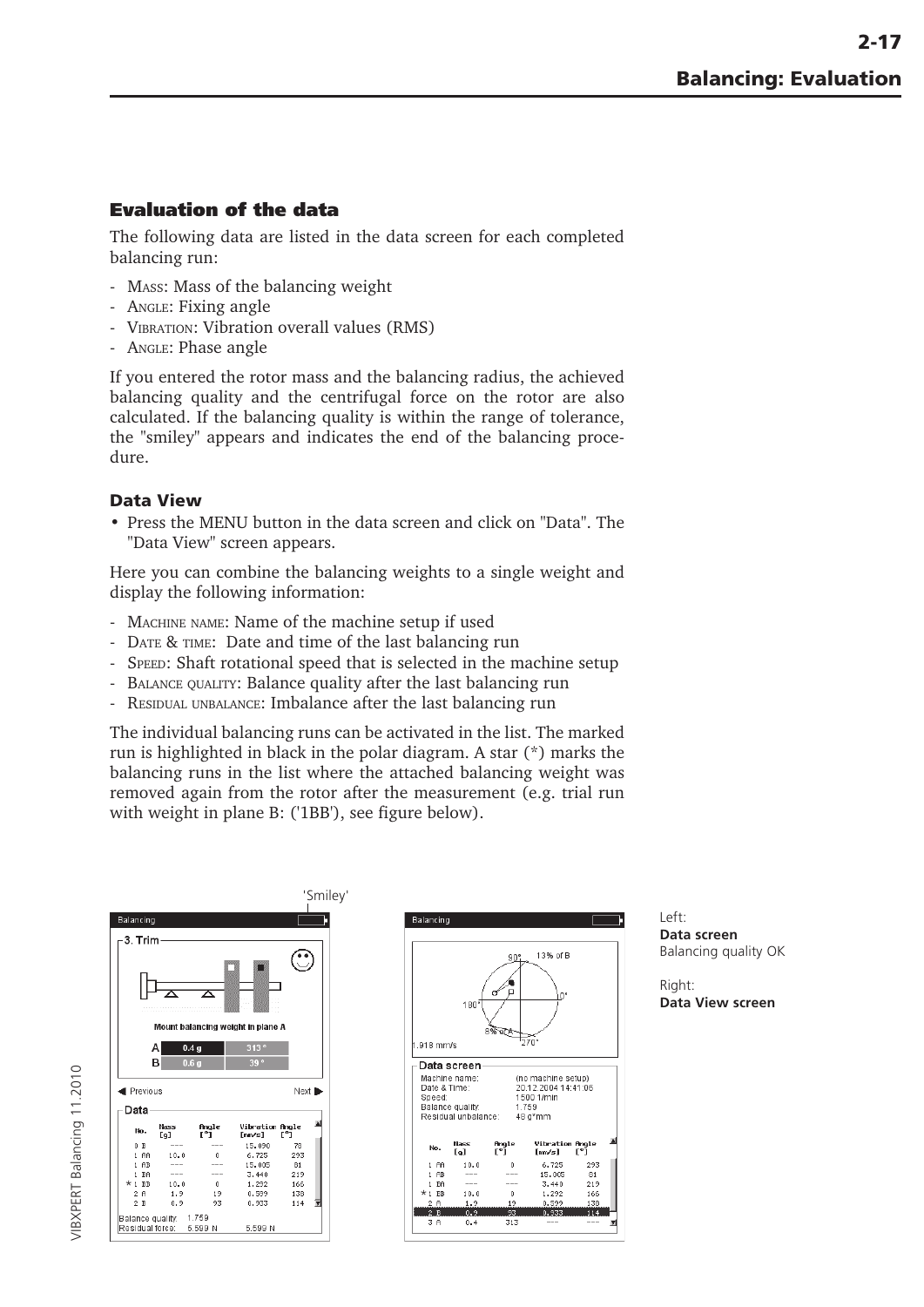# <span id="page-25-0"></span>**Combining balancing weights**

If several weights have already been placed on the rotor, they can be combined into one single weight. VIBXPERT vectorially adds the weights of the completed balancing runs and displays the resulting weight and fixing angle in the 'Data' screen and the 'Data View' screen.

- Press the MENU button in the Data View screen.
- Click on "Combine": The newly calculated balancing weight appears in the list in the line for the next balancing run. All combined runs are marked with a sum symbol ('Σ').
- Then press the MENU button and click on "OK" to accept the combination of the balancing weights.
- Before continuing with the next balancing run, remove the weights that were already attached and attach the newly calculated balancing weight to the rotor.





The weights from runs '1' to '4' were combined: Run '5' is carried out with the newly

calculated weight .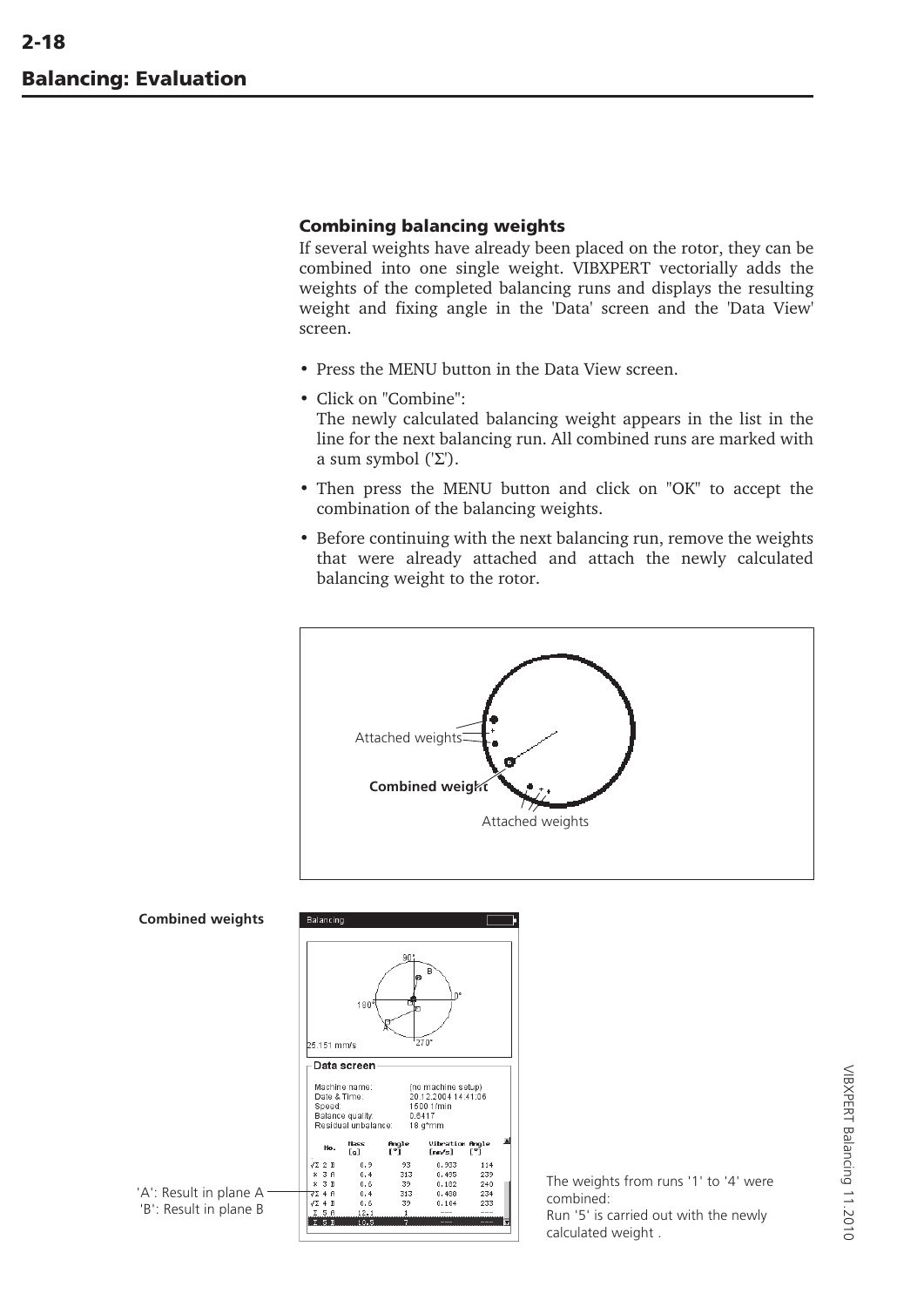# <span id="page-26-0"></span>**Options for balancing**

The following options are available in the trial run and the trim runs:

# **Checking the measurement setting**

- Press the MENU button and click on "Task Manager".
- Mark the respective setup, press the MENU button and click on "Show" to display the specified parameters. To add a new measurement setup, follow the instructions on page 2-29.

#### **Changing the correction mode**

The correction mode describes how the balancing weight is attached to the rotor. Normally the correction mode is set to 'Free & add', i.e. the weight can have any mass and be placed at any angular position.

• Press the MENU button in the data screen and click on "Tools".

The following correction modes are available additionally:

- Fixed location
- Fixed weight
- Meas. tape

#### **Fixed location**

To attach the balancing weight only at specific positions on the rotor (e.g. on the blade of a ventilator), select the "Fixed location" correction mode. Then enter the "Number of locations" on the rotor. VIBXPERT calculates two masses in the balancing runs which are to be placed at two of the permanently specified positions. Position or blade  $#1$  corresponds to the  $0^{\circ}$  position and should be selected as a reference mark for the trigger. In the data screen, the angular position is displayed for each fixed location.



"Fixed location" correction mode

|                                | Tools         |           |                  |                |   |
|--------------------------------|---------------|-----------|------------------|----------------|---|
|                                | Data          |           |                  |                |   |
| ᆔ                              | Save          |           | eight in plane A |                |   |
|                                | Print         | ×.        | ø                |                |   |
|                                | Undo          |           |                  |                |   |
|                                | Restart       |           | 7°               |                |   |
|                                |               |           |                  |                |   |
| d Pr                           | Task Manager  |           |                  | Next <b>ID</b> |   |
| Da                             | Display setup |           |                  |                |   |
|                                | Exit          |           | Vibration Angle  |                | л |
| М                              | Help          |           | ImMs1            | г°ī            |   |
|                                |               |           | 1.292            | 166<br>138     |   |
| JΣ                             |               |           |                  |                |   |
| $\sqrt{2}$ 2 A                 | 1.9           | 19        | 0.599            |                |   |
| $\sqrt{2}$ 2 B                 | 0.9           | 93        | 0.933            | 114            |   |
| * 3 A                          | 0.4           | 313       | 0.495            | 239            |   |
| 3B<br>$\ast$<br>$\sqrt{2}$ 4 A | 0.6<br>0.4    | 39<br>313 | 0.182<br>0.488   | 240<br>234     |   |



Left: **Changing correction mode in "Tools"**

Right: **"Fixed location"** Setting the number of fixed locations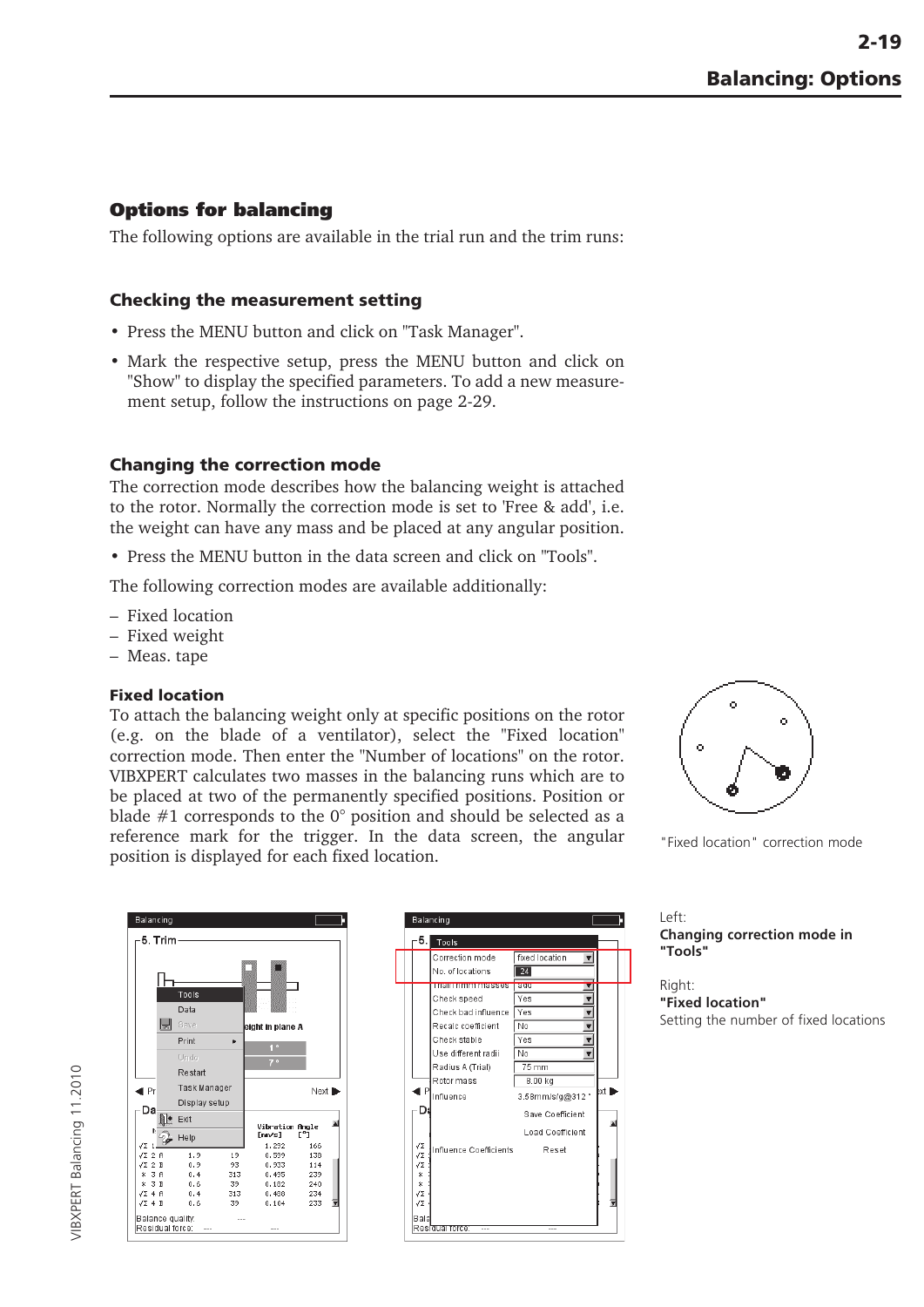<span id="page-27-0"></span>

Tape measure length on the outer surface of the rotor



**Note**

Left: **"Fixed weight" correction mode**

Right: **"Meas. tape" correction mode**

#### **Fixed weight**

Activate the "Fixed weight" option if only specific masses (e.g. 2g, 5g, 10g) are available for balancing. Then enter the mass of the "Fixed weight". VIBXPERT calculates two angular positions at which the two equal weights must be placed.

Select the "Trial/ Trim masses -> Add" option in the "Tools" menu.

The fixed weight  $m_{fix}$  must meet the following requirements relative to the variable weight  $m_{fres}$ :

 $0.5 \times m_{\text{free}} \le m_{\text{fix}} \le 3 \times m_{\text{free}}$ 

#### **Measuring tape**

The correction mode can determine the position of the balancing weights with the measuring tape without having to consider a reference system with angular divisions.

Enter the outer diameter of the rotor in plane A and plane B. The distance on the outer surface of the rotor is calculated in millimeters (or inches) from the trigger mark (0° position) and measured counter to the direction of rotation. Place a tape measure around the rotor and place the balancing weight at the specified position (i.e. length).

The distance of the balancing weight from the rotational axis is the balancing radius. This is usually smaller than the outer radius.

In all three correction modes, the calculated specified values can be changed afterwards. However, the changes should not deviate significantly from the specified values.

The list in the "Data" field always shows the balancing weights for the 'Free' correction mode.

| Balancing<br>5. Trim             |             |                  |                                   |                                  |
|----------------------------------|-------------|------------------|-----------------------------------|----------------------------------|
|                                  |             |                  |                                   |                                  |
|                                  |             |                  | Mount balancing weight in plane A |                                  |
|                                  | 10 g:<br>А  | 308 <sup>c</sup> | $10 g$ :                          | 54°                              |
|                                  |             |                  |                                   |                                  |
| <b>Previous</b>                  | B 10 g:     | 309°             | $10 g$ :                          | 66 <sup>°</sup><br>Next <b>b</b> |
| Data                             | <b>Nass</b> | Angle            | Vibration Angle                   |                                  |
| No.                              | [q]         | ٢Î               | [mm/s]                            | ĽÎ                               |
| $\sqrt{2}$ 1 BB                  | 10.0        | û                | 1.292                             | 166                              |
| $\sqrt{2}$ 2 A                   | 1.9         | 19               | 0.599                             | 138                              |
| $\sqrt{2}$ 2 B                   | 0.9         | 93               | 0.933                             | 114                              |
| * 3 A                            | 0.4         | 313              | 0.495                             | 239                              |
| $*$ 3 B                          | 0.6         | 39               | 0.182                             | 240                              |
| $\sqrt{2}$ 4 A<br>$\sqrt{2}$ 4 B | 0.4<br>0.6  | 313<br>39        | 0.488<br>0.104                    | 234<br>233                       |

| 5. Trim                          |            |                   |                                   |                |  |
|----------------------------------|------------|-------------------|-----------------------------------|----------------|--|
|                                  |            |                   |                                   |                |  |
|                                  |            |                   | Mount balancing weight in plane A |                |  |
|                                  | А          | 12.1 <sub>g</sub> | 2 <sub>mm</sub>                   |                |  |
|                                  |            |                   |                                   |                |  |
|                                  | в          | 10.5 <sub>g</sub> | <b>10 mm</b>                      |                |  |
| <b>Previous</b><br>Data          | Nass       | Angle             | Vibration Angle                   | Next <b>ID</b> |  |
| No.                              | [a]        | r°ī               | [mm/s]                            | г°ī            |  |
| $\sqrt{2}$ 1 BB                  | 10.0       | 0.                | 1,292                             | 166            |  |
| $\sqrt{2}$ 2 A                   | 1.9        | 19                | 0.599                             | 138            |  |
| $\sqrt{2}$ 2 B                   | 0.9        | 93                | 0.933                             | 114            |  |
| * 3 A                            | 0.4        | 313               | 0.495                             | 239            |  |
| $*$ 3 B                          | 0.6        | 39                | 0.182                             | 240            |  |
| $\sqrt{2}$ 4 A<br>$\sqrt{2}$ 4 B | 0.4<br>0.6 | 313<br>39         | 0.488<br>0.104                    | 234<br>233     |  |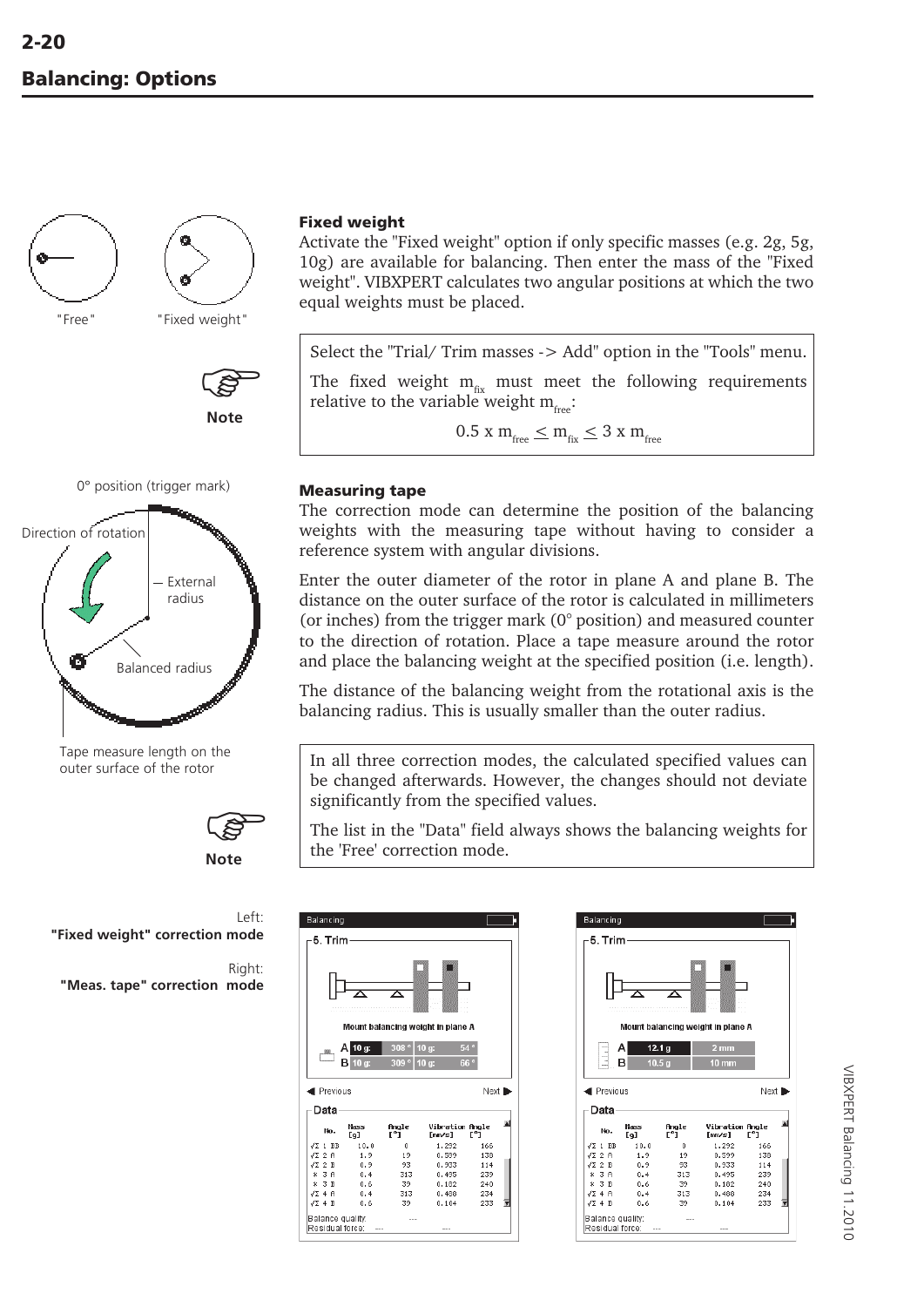### <span id="page-28-0"></span>**Removing the balancing weight**

If the balancing weights cannot be attached to the rotor by clamping, welding, screwing or similar, the imbalance can also be compensated by grinding material off the rotor. To do this, select the "Trial/ Trim masses -> remove" option in "Tools" menu (see below). VIBXPERT then calculates the "Balancing weights" as negative masses.

# **Checking functions**

In order to ensure that the balancing procedure provides reliable and usable results, VIBXPERT has the following check functions in the "Tools" menu:

#### CHECKING SPEED

Before each measurement VIBXPERT checks whether the measured RPM is stable. An appropriate error message appears if the RPM varies excessively.

#### CHECKING BAD INFLUENCE

The change of the imbalance indicator is checked; if the change is too large/too small, an appropriate message appears. Return to the previous balancing run and reduce or increase the weight used.

RECALCULATING THE COEFFICIENT

The coefficient for calculating the balancing weight can be taken over from the trial run (setting: "No") or from the previous balancing run (setting: "Yes").

#### CHECKING STABILITY

The stability of the imbalance indicator is checked during the measurement. If the imbalance indicator is unstable and the 'Autoaverage' option is active (s. p. 2-28), VIBXPERT automatically increases the selected number of averages in the measurement setup. An appropriate message appears if the maximum number of averages is reached.

Balancino -5 Trim Mount balancing weight in plane A  $-12.1a$  181° Α  $-10.5 g$  187°  $B$ **I** Previous Next in -Data Nass<br>[g] fingle<br>[°] Vibration Angle<br>[mm/s] [°] No.  $\begin{array}{cc}\n\sqrt{2} & 1 & BB \\
\sqrt{2} & 2 & B \\
\sqrt{2} & 2 & B\n\end{array}$  $1.292$ <br>0.599  $\frac{1}{10.0}$ -<br>166  $\frac{138}{114}$  $\begin{array}{c} 19 \\ 93 \end{array}$ 1.9  $0.9$ 0.933  $\begin{array}{cccc}\n\text{*} & \text{-}3 & \text{-}8 \\
\text{*} & \text{-}3 & \text{-}8\n\end{array}$  $0.4$ 313 0.495 239  $0.6$ 39  $0.182$  $240$  $0.4$ <br> $0.6$  $rac{313}{39}$  $234$ <br> $233$  $\sqrt{2}$  4 B<br> $\sqrt{2}$  4 B  $0.488$ <br> $0.104$ Balance quality: Residual force



**"Remove balancing weight"** Grinding off rotor material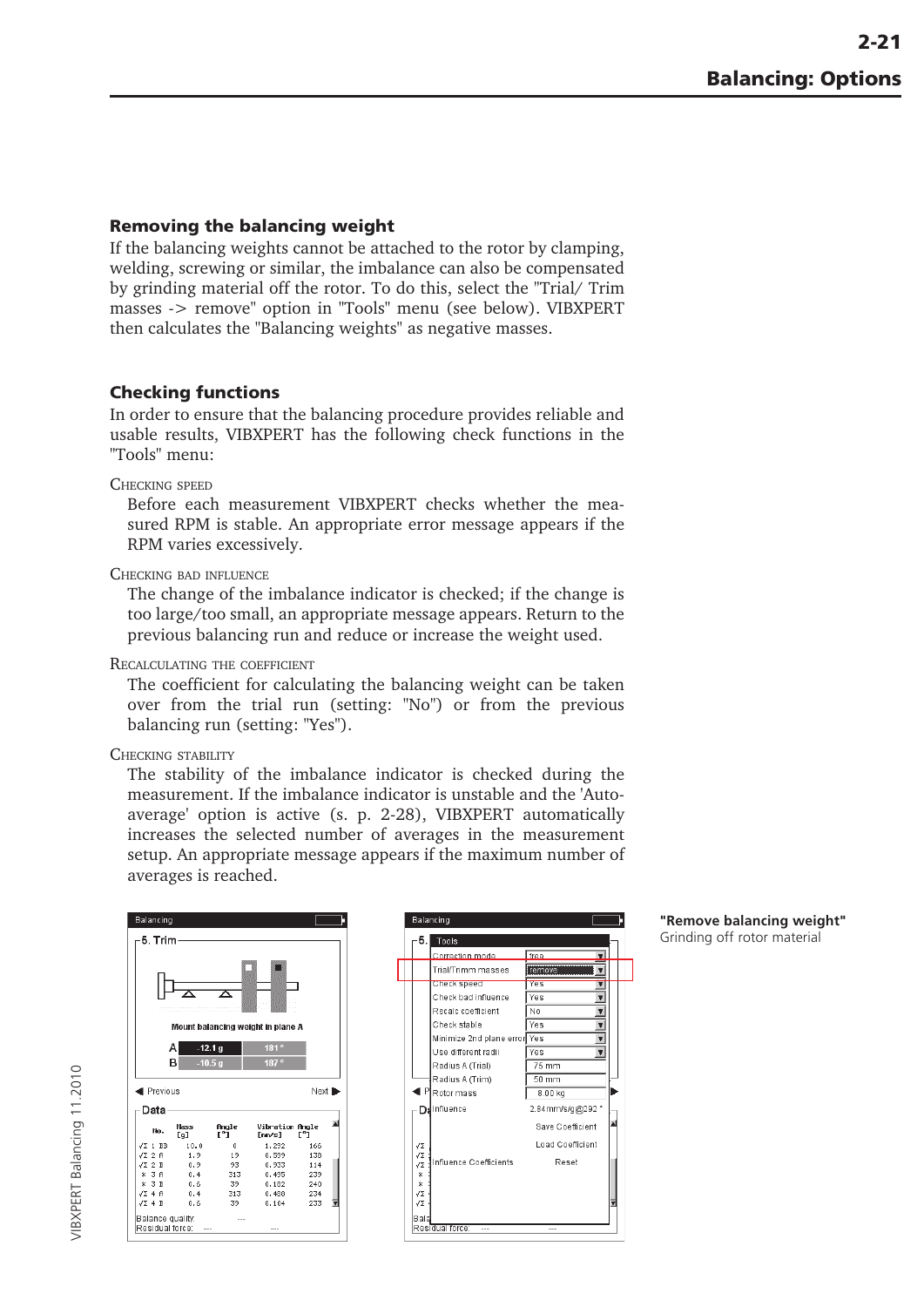#### <span id="page-29-0"></span>**Entering the balancing radius and rotor mass later**

You can enter the balancing radius and the rotor mass later in the Tools menu to have the achieved balancing quality and the centrifugal force calculated. In this way, these values will be available to you if you start the balancing procedure without the machine setup.

Optionally, you can enter different balancing radii for the trial run and the balancing runs. To do so, activate the 'Use different radii' option.

#### **Influence coefficient**

After the test run, VIBXPERT calculates the influence coefficient that is used to calculate the balancing weights.

If you wish to use the influence coefficient from a previous balancing measurement, you have the following options:

- 1. Manual entry via the number editor:
- In the Tools menu, click on '*Value mm/s/g@angle°*'
- First enter the amplitude.
- Press the MENU button and click on 'OK'.
- Enter the angle.
- 2. Load the coefficient from the file:
- Click on the 'Load coefficient' value.
- Select the coefficient file.
- 3. Use the coefficient from the file:
- Open the balancing file.
- Navigate to the last balancing step (measurement or data screen).

|                                        |                                    | Balancing                    |                  |   |  |
|----------------------------------------|------------------------------------|------------------------------|------------------|---|--|
|                                        | -5.1                               | Tools                        |                  |   |  |
|                                        |                                    | Correction mode              | free             |   |  |
|                                        |                                    | Trial/Trimm masses           | remove           |   |  |
|                                        |                                    | Check speed                  | Yes              |   |  |
|                                        |                                    | Check bad influence          | Yes              |   |  |
|                                        |                                    | Recalc coefficient           | No               |   |  |
|                                        |                                    | Check stable                 | Yes<br>v         |   |  |
|                                        |                                    | Minimize 2nd plane error Yes | v                |   |  |
|                                        |                                    | Use different radii          | Yes<br>▼         |   |  |
| <b>Balancing radius and rotor mass</b> |                                    | Radius A (Trial)             | 75 mm            |   |  |
|                                        |                                    | Radius A (Trim)              | 50 mm            |   |  |
|                                        |                                    | I P Rotor mass               | 8.00 kg          |   |  |
|                                        |                                    | Da Influence                 | 2.84mm/s/g@292 ° |   |  |
| Influence coefficient                  |                                    |                              | Save Coefficient |   |  |
|                                        | $\sqrt{2}$                         |                              | Load Coefficient |   |  |
|                                        | $\sqrt{2}$<br>$\sqrt{2}$<br>$\ast$ | Influence Coefficients       | Reset            |   |  |
|                                        | $\ast$<br>$\sqrt{2}$<br>$\sqrt{2}$ |                              |                  | ₹ |  |
|                                        | Bala                               | Residual force:<br>---       | ---              |   |  |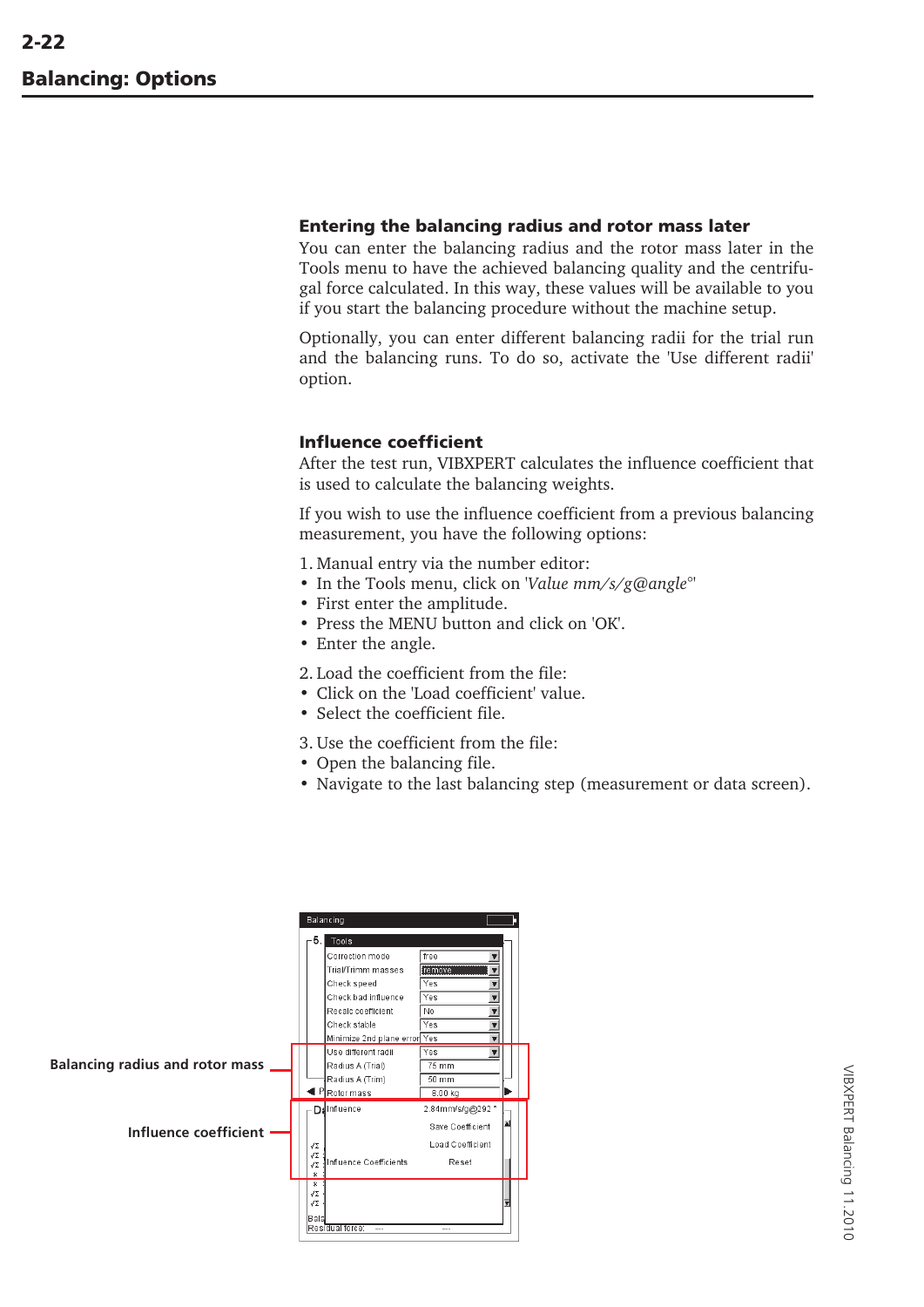- <span id="page-30-0"></span>• Press the MENU button and click on 'Restart'. A warning appears. Click on 'OK'.
- Start the balancing measurement ('Initial imbalance').

In variant 2, the coefficient must be stored after the trial run of the particular balancing measurement.

**Note**  $\mathfrak{B}$ 

To delete the influence coefficients in a file, click on 'Reset' in the Tools menu.

# **Minimizing vibrations at the control plane**

This option is only available when balancing in one plane with vibration monitoring in a control plane. The monitoring option is activated in the machine setup.

When balancing in one plane, the vibration usually increases in the control plane. When this option is activated\*, VIBXPERT calculates the balancing weights in such a way that the vibration is minimized in both planes.

\* Generally, this option is activated in the machine setup (see p. 2-28 and 2- 30).





#### Left:

**Adopting the influence coefficient by restarting**

Right: **Minimizing the vibration in the control plane**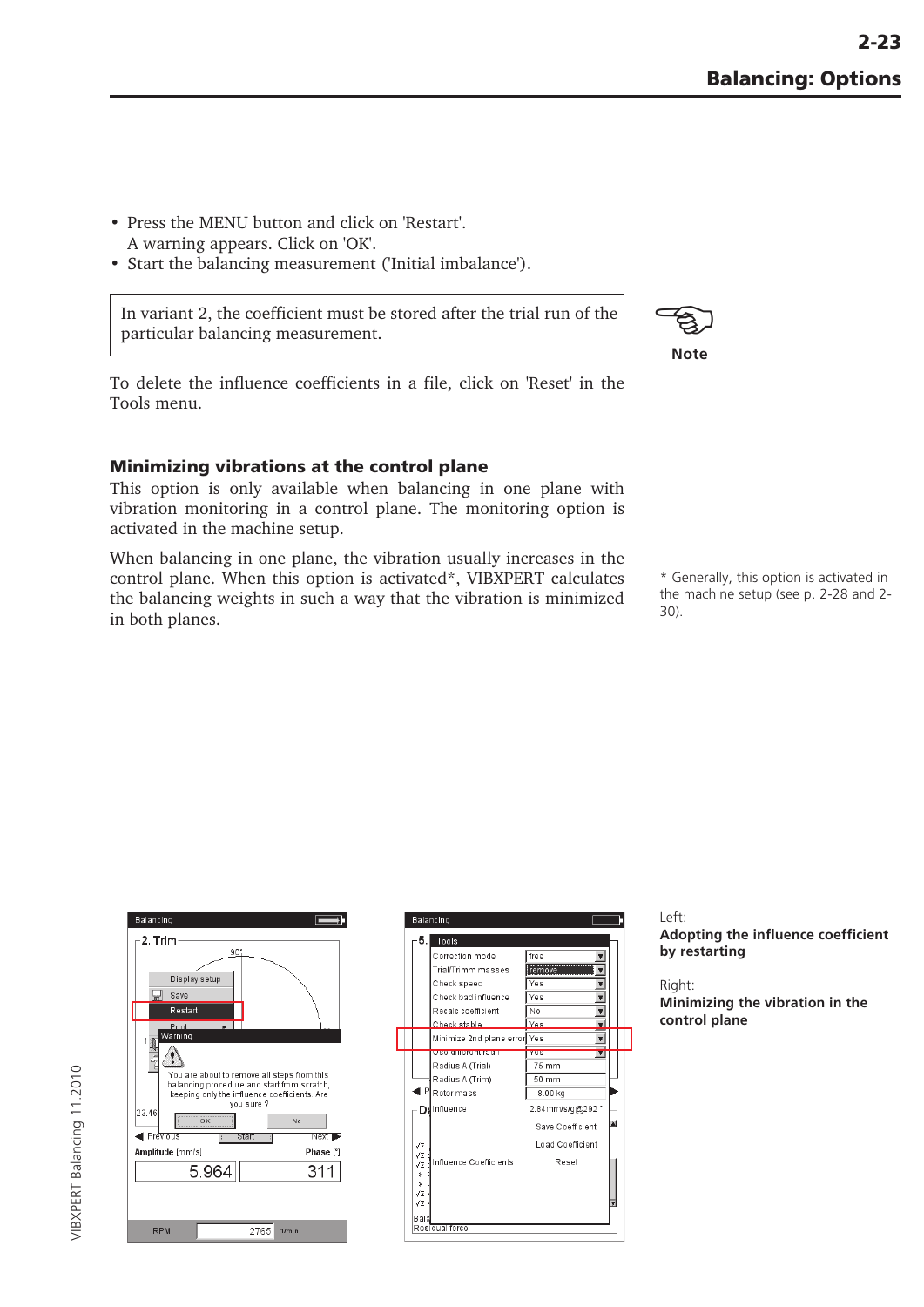# <span id="page-31-0"></span>**Display setup**

In the display setup, you can define the display settings for the data screen and measurement screen. The display setup can be called up on every screen:

• Press the MENU button and click on 'Display setup'.

ZOOM: Speed or step size when zooming.

- DUAL PLANE BALANCING, PLOT MODE: The imbalance pointers of the two planes can be displayed separately in *two polar plots* or together in *one polar plot*.
- AMPLITUDE: The vibration amplitude can be specified in RMS, 0-p or pp.
- STEP LIST DETAIL: Select 'detailed' if you would like all balancing runs to appear in the data and measurement screen. The 'short' option only shows the first run (initial imbalance) and the last completed balancing run.



Start

 $\sim$ 

Phase<sup>[°]</sup>

 $-$ 

 $1/s$  $\sim$ 

**I** Previous

Ch. A

Ch. B

**RPM** 

Amplitude [mm/s]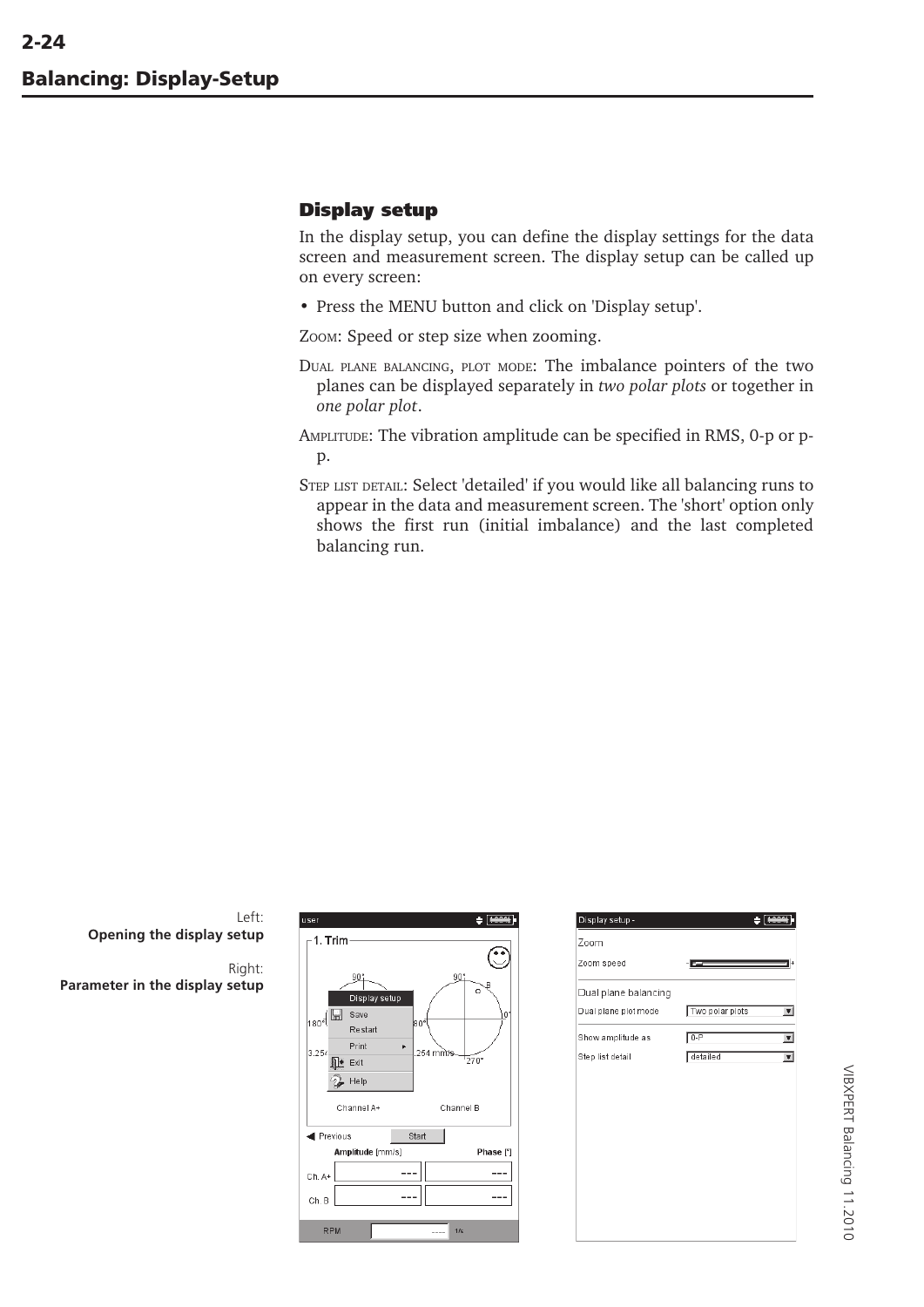# <span id="page-32-0"></span>**Printing the balancing report**

Two different report types are available for documenting the balancing measurements:

- *Screenshot*: Printout of the current screen
- *Report printouts*: Detailed report printout with general measurement data and balancing-related data.

A report printout can be started from the measurement or data screen:

*Screenshot*:

- Press the MENU button and click on 'Print > Screenshot'.
- Select the printer, press the MENU button and click on 'Print'.

*Report printouts:*

- Press the MENU button and click on 'Print > 'Report printouts'.
- Check and, if necessary, change the report configuration.
- Select the printer.
- Press the MENU button and click on 'Print'.

The balancing-related report content is found on the 'Measure Info' tab:

POLAR PLOT: The balancing report contains a polar plot showing the completed balancing steps.

- STEP LIST DETAIL: The balancing report contains all balancing steps ('detailed') or only the first and last steps ('short').
- BALANCE QUALITY / IMPROVEMENT: The balancing report contains the balance quality (setpoint and actual value) if balancing was performed with the machine setup. If a machine setup was not used, the improvement in the vibration values is shown in percent.

Details on preparing and configuring a report printout can be found in the VIBXPERT operating manual (see p. 4-19).





| Report selection               |                                               |                         |
|--------------------------------|-----------------------------------------------|-------------------------|
| <b>PDF</b>                     | the control of the control of the             |                         |
|                                | Reports-<br>the control of the control of the |                         |
| user                           |                                               | $\overline{\mathbf{v}}$ |
| Common settings   Measure info |                                               |                         |
|                                |                                               |                         |
| Step list detail               | detailed                                      | ▼                       |
| Balance Quality / Improvement  |                                               |                         |

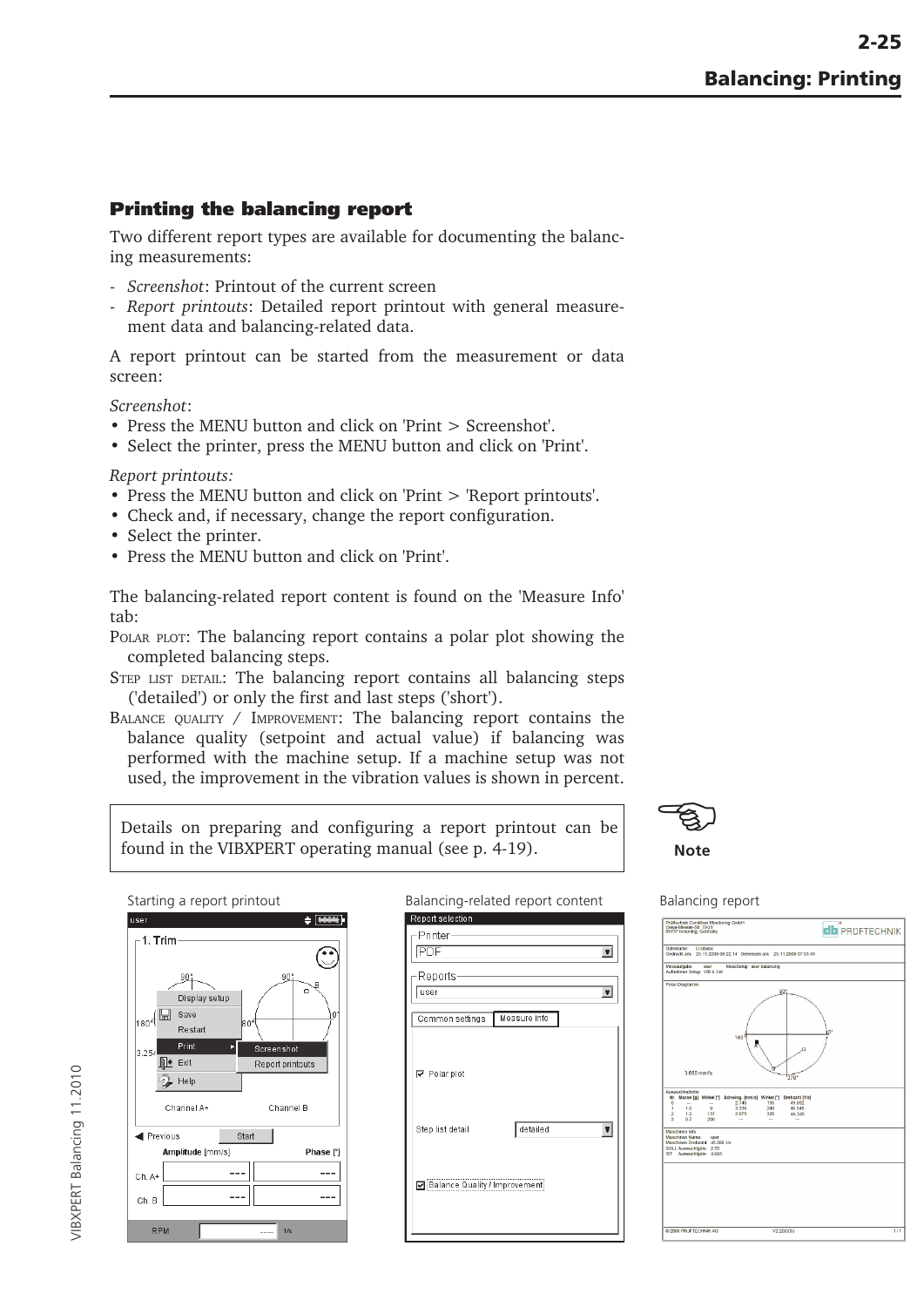# <span id="page-33-0"></span>**Setup parameters**

This section describes the measurement settings that you generally can only edit before beginning a balance measurement. The parameters are contained in the 'Setup menu':

- Machine setup (see below)
- Measurement setup (see p. 2-28)
- Transducer setup (see VIBXPERT operating manual, page 2-20)

# **Machine setup**

A 'machine setup' contains the machine data and information on the measurement setup. VIBXPERT uses these data to calculate a suitable trial weight and, after each balancing run, the remaining imbalance, centrifugal force and the attained balancing quality. To create a machine setup, proceed as follows:

- Mark a rotor type in the selection screen (see p. 2-11).
- Press the MENU button and click on "Task manager".
- Mark the "Machine setup" field.
- Press the MENU button and click on "New" or on "Edit":

PLANES: *One / Two*. Number of balancing planes; cannot be changed because the rotor type is selected in the selection screen.

- CORRECTION MODE\*: *Free / fixed location / fixed weight / meas. tape*; takes into account restrictions on the machine (fixed locations, e.g. for ventilator blades) or local circumstances (tape measure). Depending on the selection, the following parameters can be selected:
- Number of locations: 3-100. Usually the number of ventilator blades.

| user                |                |
|---------------------|----------------|
| Planes              |                |
| Correction mode     | fixed location |
| No. of locations    | 24             |
| Trial/Trimm masses  | remove         |
| Balance quality     | 2.5            |
| Foundation          | flexible       |
| Use different radii | Yes            |
| Radius A (Trial)    | 75 mm          |
| Radius A (Trim)     | 50 mm          |
| Rotor mass          | 8.00 kg        |
| Trigger angle A     | 90°            |
| RPM                 | 25.000 1/s     |
| Check speed         | Yes            |
| Control 2nd plane   | Yes            |

\*This parameter can be changed in each balancing run (MENU - Tools)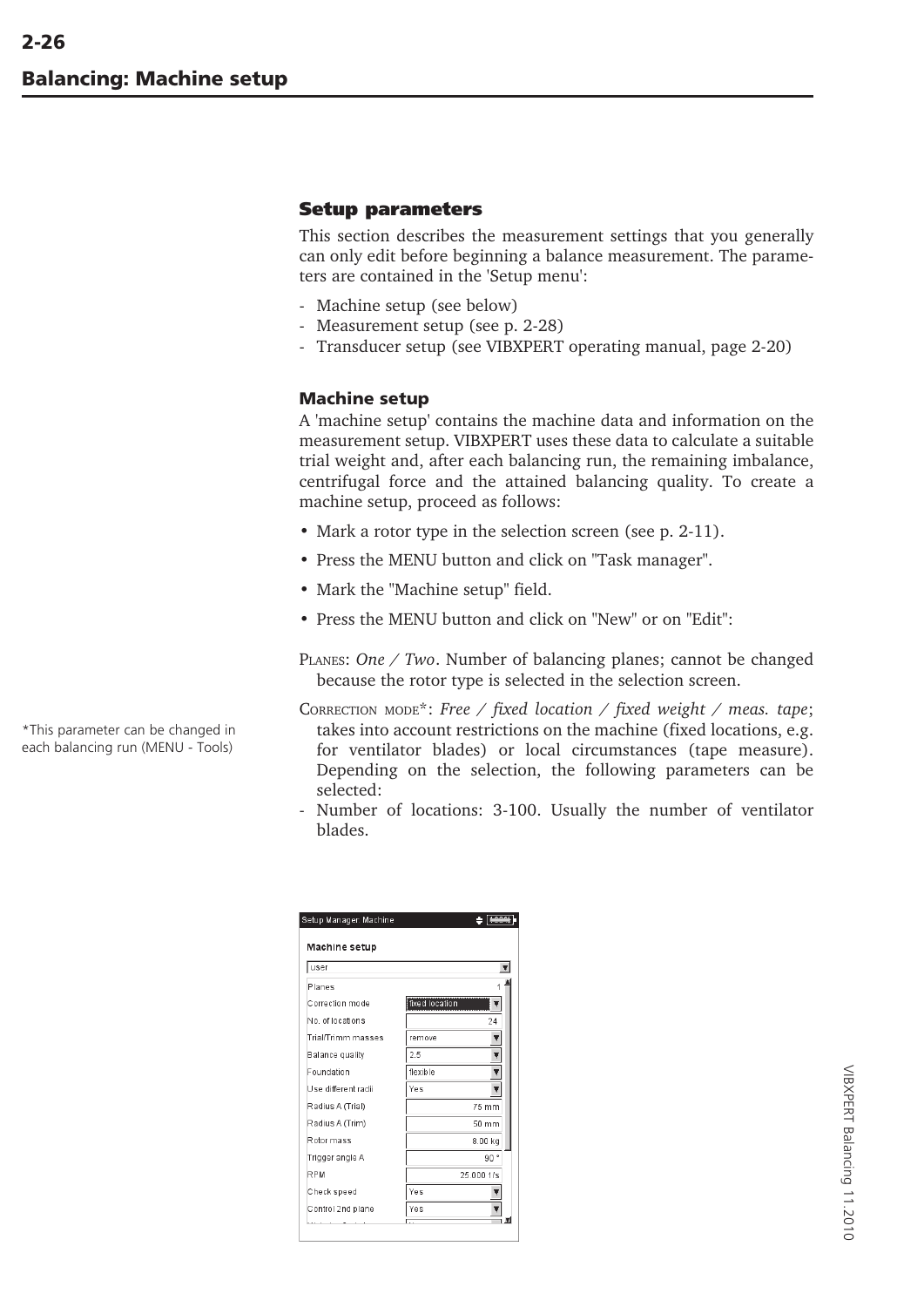- Fixed weight: Mass of the available balancing weight.
- Outer diameter: The tape measure can be used to determine the position of the balancing weight without a reference angle (see graphic on page 2-20).
- TRIAL/TRIM MASSES\*: *add / remove*; in general, an imbalance is corrected by affixing weights to the rotor. If this is not possible, VIBXPERT calculates how much mass must be ground off the rotor ('negative mass').
- BALANCE QUALITY: *0 4000;* evaluation of the residual imbalance using quality grades according to DIN ISO 1940 (see p. 3-1). If the calculated balancing quality is smaller than the selected value, the 'smiley' symbol appears in the data screen and the balancing run is complete. Select the value "0" to work without evaluation of the residual imbalance.
- FOUNDATION: *Flexible / rigid;* type of foundation according to DIN ISO 10816. With the same excitation, a machine oscillates more strongly on a flexible foundation than on a rigid foundation. The permissible vibration limit values can therefore be higher on a flexible foundation. The balancing weights are smaller for a flexible foundation than for a rigid foundation.
- USE DIFFERENT RADII: *Yes / No;* the trial weights can be attached at a different radius than the balancing weights.
- RADIUS: *Balancing radius*; distance of the balancing weight from the rotational axis; the larger the balancing radius, the smaller the balancing weight for the same RPM.
- ROTOR MASS: The mass of the rotor is taken into consideration in the calculation of the trial weight.
- TRIGGER ANGLE: Angle between transducer and trigger; the trigger angle is taken into account in the calculation of the trial weight and is calculated counter to the direction of rotation of the rotor.



\* This parameter can be changed in each balancing run (MENU - Tools)



#### **Trigger angle:**

Angle between transducer and trigger is calculated counter to the direction of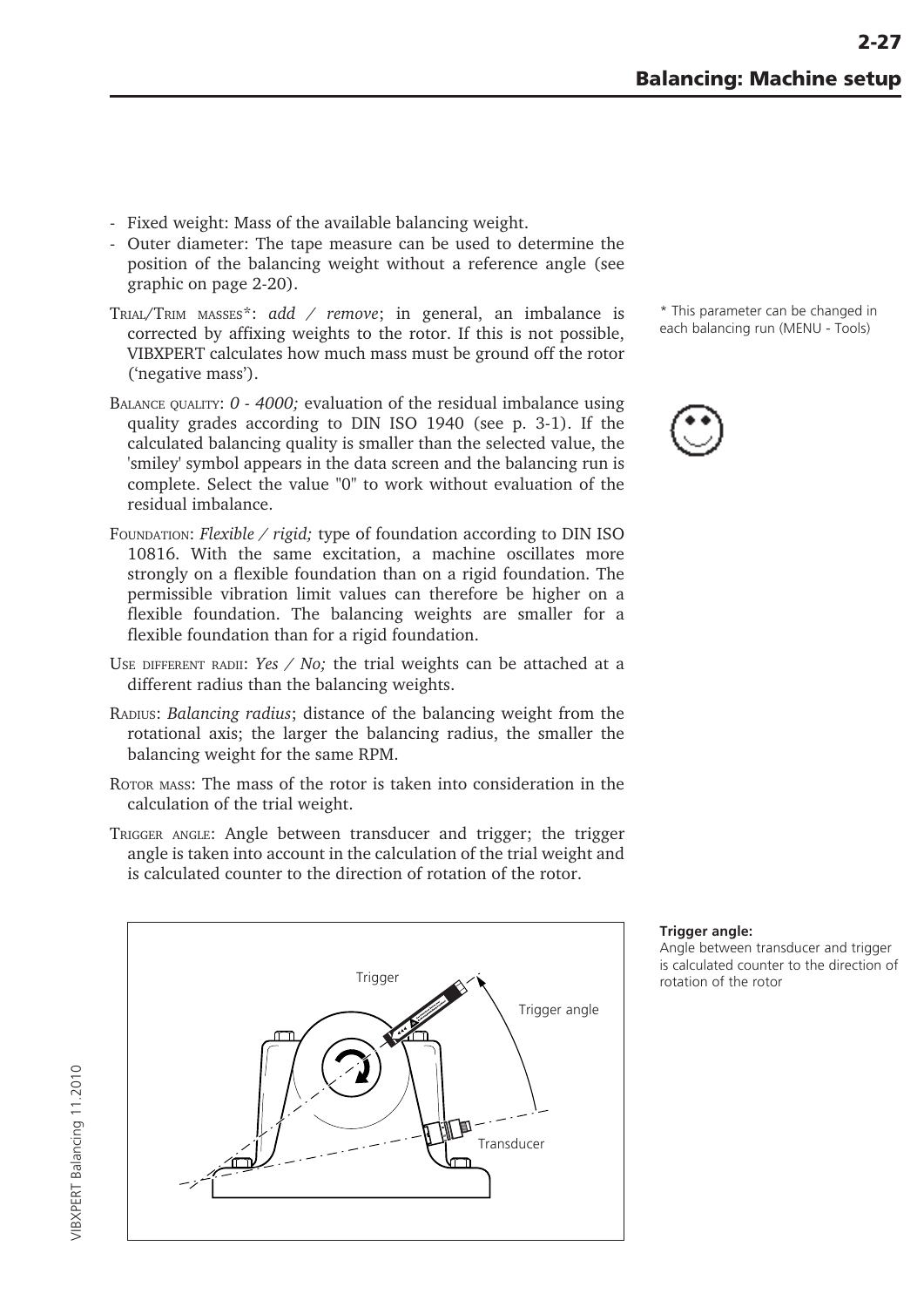\* This parameter can be changed in each balancing run (MENU - Tools)

**Parameters in the machine setup**

RPM: *Balancing RPM*; should be as close as possible to the operating RPM. When balancing with the factory-set RPM setup, only one trigger pulse is processed per revolution. Ensure that only one trigger mark is placed on the shaft.

CHECK SPEED\*: *Yes / No*; see "Checking functions" on page 2-21.

- CONTROL 2ND PLANE: *Yes / No*; when balancing in a plane, the vibration in a second plane can be recorded and displayed as well (see also page 2-30).
- MINIMIZE ERROR IN 2ND PLANE\*: *Yes / No*; generally, the vibration in the control plane increases. Activate this option to calculate the balancing weights in such a way that the vibration in both the balancing plane and the control plane are minimized (see p. 2-23).
- AUTO AVERAGE: *Yes / No*; with a strongly varying imbalance pointer, VIBXPERT automatically increases the selected number of averages in the measurement setup. This option works only in combination with the 'Checking stability' option (p. 2-21).

CHECK BAD INFLUENCE\*: *Yes / No*; see "Checking functions", p. 2-21.

RECALCULATING COEFFICIENT\*: *Yes / No*; see "Checking functions", p. 2-21.

AUTO TRIAL MASS: *Yes / No;* VIBXPERT calculates a trial weight from the machine data and recommends this in the trial run. If this option is deactivated, the trial weight attached to the rotor must be entered in the data screen of the trial run.

CHECK STABILITY\*: *Yes / No*; see "Checking functions", p. 2-21.

 $F = 1$ 

FREE-RUN: *Yes / No*; the free-run mode abbreviates the balancing procedure. In this mode, only the measurement screen appears. The weight and the position of the balancing weights is not displayed. In the machine setup, all options that are used to calculate the balancing weights are deactivated. This mode should only be used by balancing experts.

| . a.ao.c.s  o a so.ap |                          | $  -$                          |
|-----------------------|--------------------------|--------------------------------|
|                       | <b>Machine setup</b>     |                                |
|                       | user                     |                                |
|                       | Radius A (Trial)         | — ∡<br>75 mm                   |
|                       | Radius A (Trim)          | 50 mm                          |
|                       | Rotor mass               | $8.00$ $kg$                    |
|                       | Trigger angle A          | 90°                            |
|                       | RPM                      | 25.000 1/s                     |
|                       | Check speed              | Yes<br>▼                       |
|                       | Control 2nd plane        | Yes<br>v                       |
|                       | Minimize 2nd plane error | $\overline{\mathbf{v}}$<br>No  |
|                       | Auto average             | $\overline{\mathbf{v}}$<br>Yes |
|                       | Check bad influence      | ¥<br>Yes                       |
|                       | Recalc coefficient       | No<br>▼                        |
|                       | Auto trial mass          | No                             |
|                       | Check stable             | <b>Yes</b><br>▼                |
|                       | Free-run                 | No                             |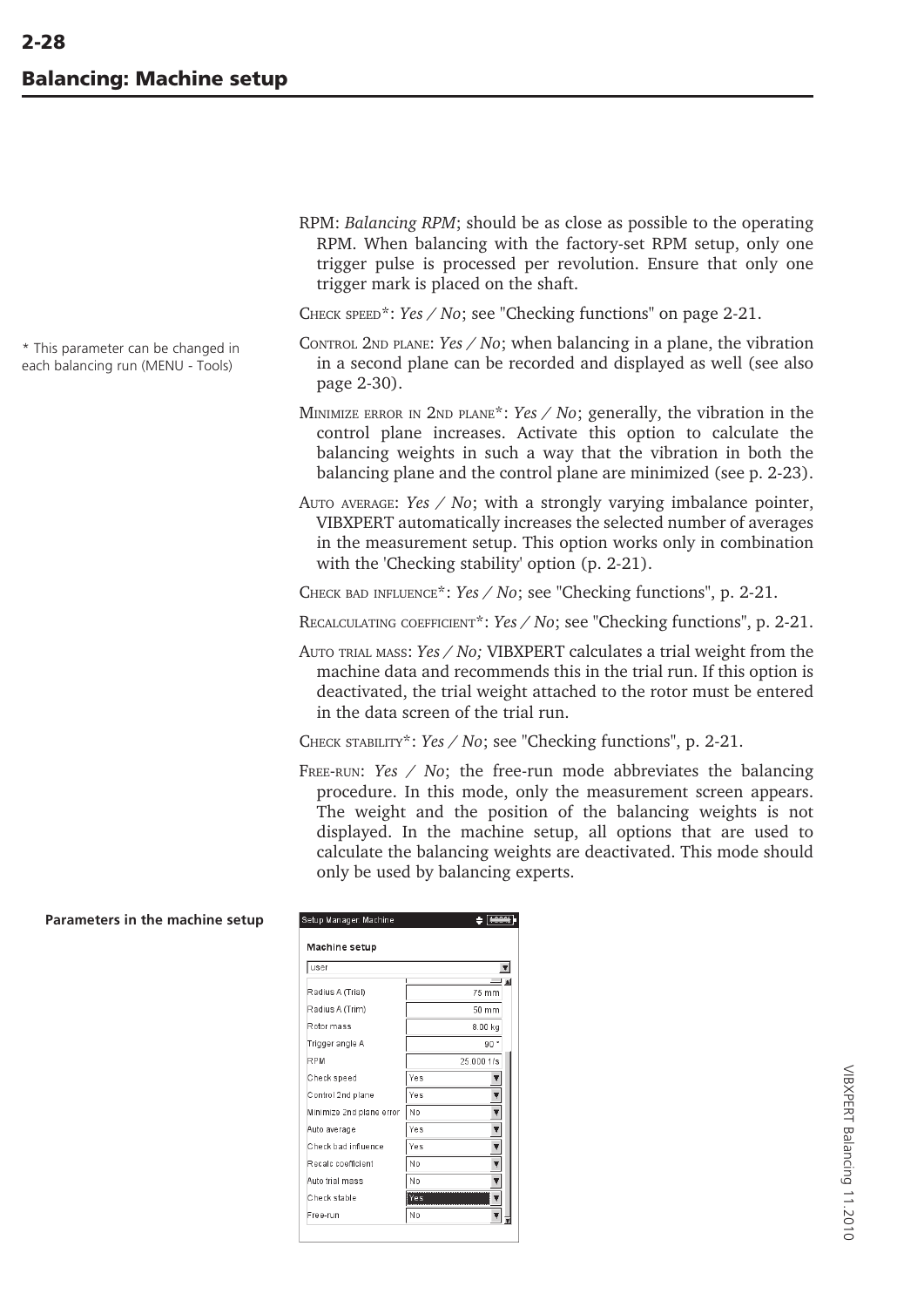#### <span id="page-36-0"></span>**Measurement setup**

When creating a new measurement setup, the following parameters can be edited:

- FILTER: *0.5 / 1 / 2 / 10 Hz*; select "10 Hz" as the lowest frequency if the machine RPM is more than 600 RPM and the machine is placed on a flexible foundation.
- AVERAGING: *1 20*; the number of averages is automatically increased to the maximum value if the indicator shows strongly varying imbalance.
- TIME SYHNCHRONOUS AVERAGING: In this type of averaging, the time signals of each individual rotation are averaged to reduce non-synchronous components in the signal. The calculated phase values are likewise averaged to increase the stability of the phase vector. The parameters for the phase averaging correspond to the settings under "Average type / Number of measurements' (see above). The number of time synchronous averages is either RPM-dependent, user-defined or unrestricted:

'Auto': Time synchronous number of averages is a function of the rpm\*.

'Manual': Time synchronous number of averages can be entered (max. 254).

'Unrestricted': Each individual measurement is averaged with the preceding individual measurement. The longer the measurement takes, the more stabile the final result. This average type is generally used for balancing. The measurement must be stopped using the joystick.

- ORDER: *1 5*; order filters enable the balancing at RPM harmonics of a higher order; these special cases can occur in special machine configurations.
- MEASUREMENT RANGE: The measurement range for the analog channel

(A/B) can be automatically matched to the input signal ('Auto') or set to fixed. When set to '[Value] / Auto-Up', the measurement range is automatically increased when the upper limit is exceeded.



**Parameters in the measurement setup**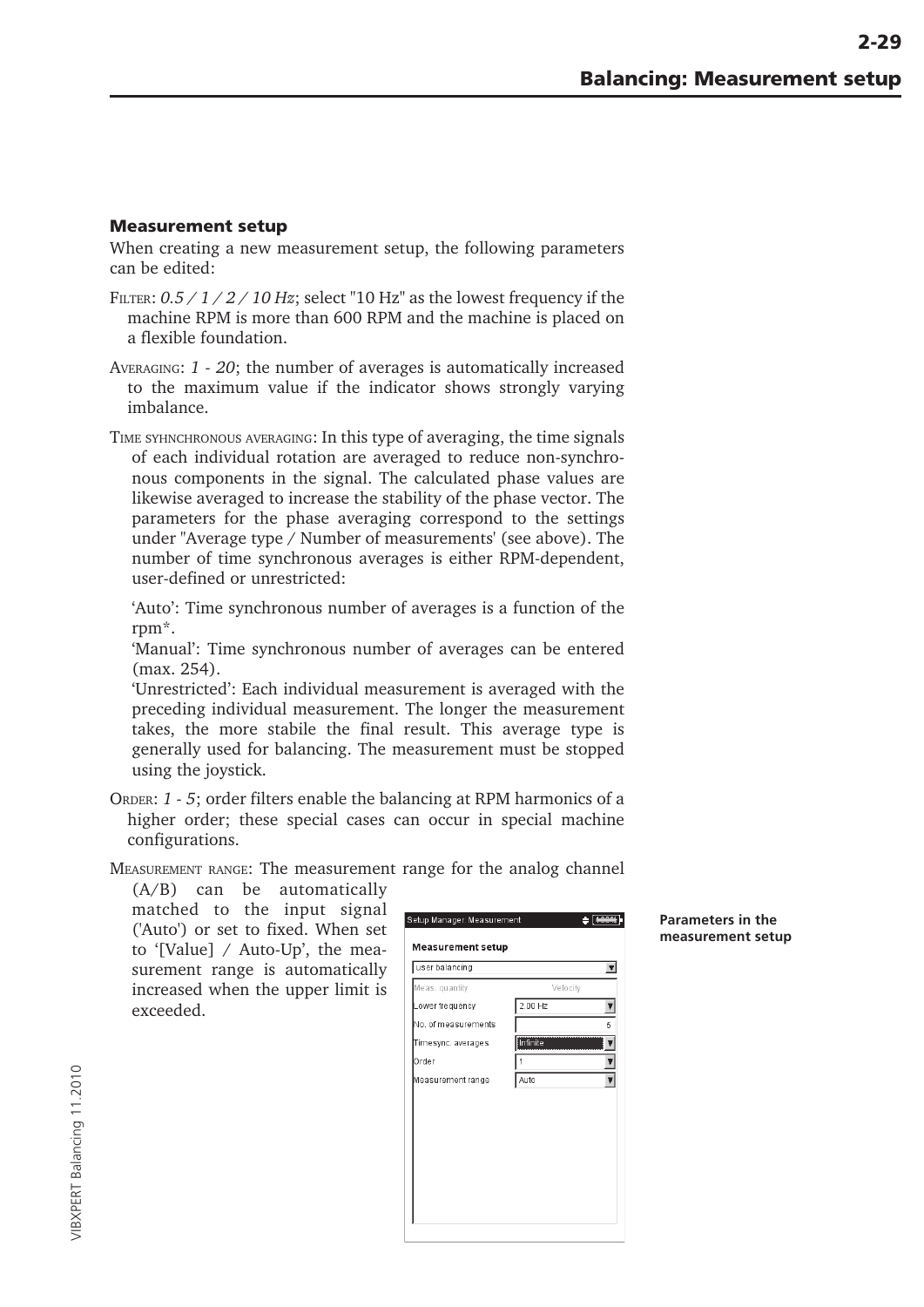# <span id="page-37-0"></span>**Balancing with a control plane**

While balancing in one plane, the vibration pointer in a second plane - the control plane - can be recorded and displayed as well.

#### **Activating the control plane**

You can activate recording of the vibration and phase values for the control plane (see p. 2-28 below).

#### **Measurement channel**

Connect the transducer in the *balancing plane* to the channel that is selected in the measurement task manager. Connect the transducer in the *control plane* to the other channel.

#### **Display**

In the measurement and data screen, the balancing plane is marked with a plus sign  $(+)$  (plane A in the example below).

#### **Reducing vibration in the balancing and control planes**

Vibration in the control plane generally increases with each balancing run since VIBXPERT calculates the balancing weights for the balancing plane. To reduce the vibrations in both planes as far as possible, you can include the measurement values from the control plane in the calculation of the balancing weights. Activate 'Minimize 2nd plane error' - either in the machine setup before beginning the balancing procedure (see p. 2-28), or during balancing in the 'Tools' menu (see p. 2-23).

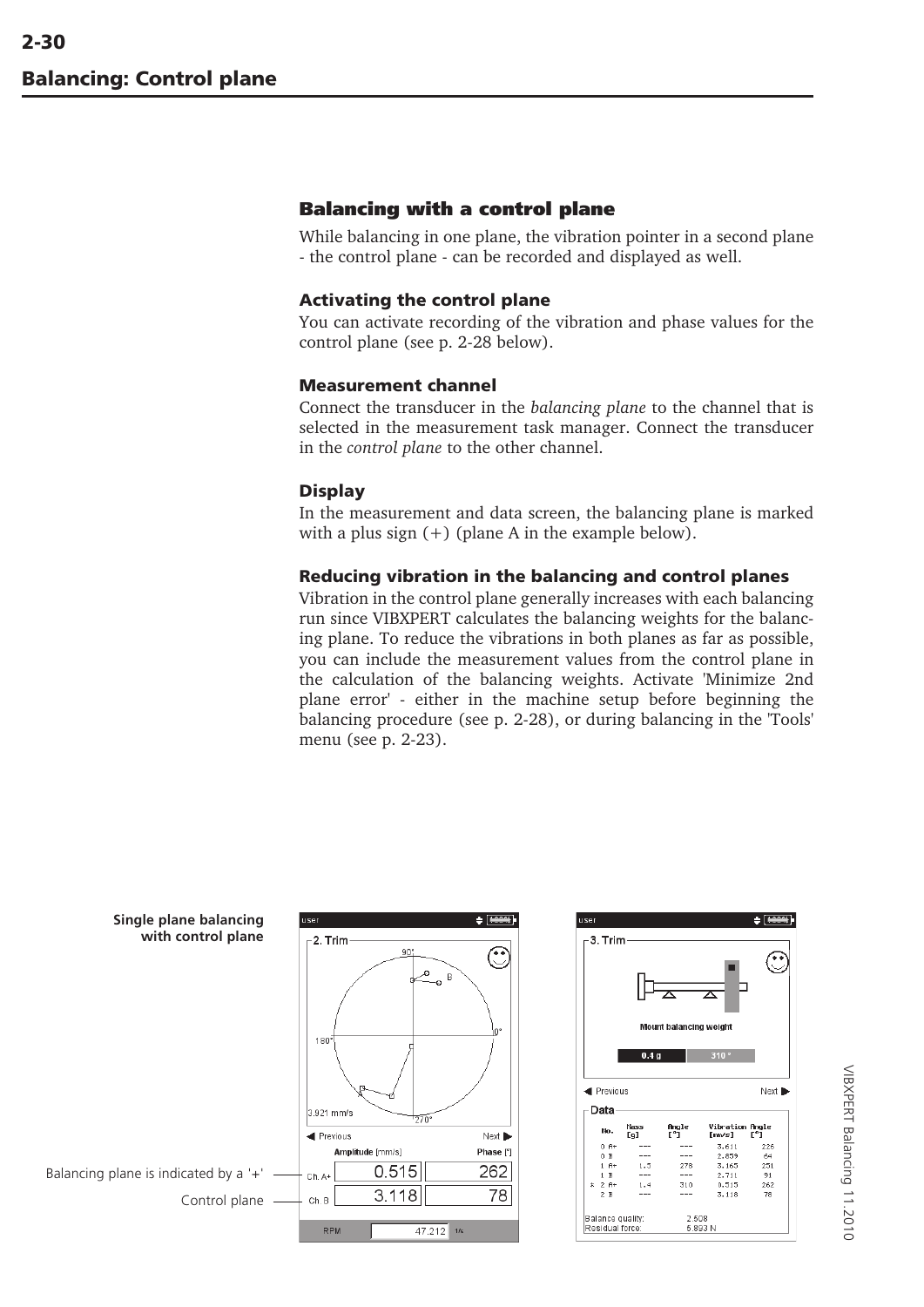# <span id="page-38-0"></span>**Chapter 3: Appendix**

This section contains the following information:

- Overview of the quality classes according to DIN ISO 1940. This enables the user to set up the balancing quality in the machine setup.
- Messages that may appear during the balancing procedure.

#### **Balancing quality classes and groups of rigid balancing bodies** (excerpt from DIN ISO 1940)

| Qty. class | Examples of balancing bodies or machines                                                                                                           |
|------------|----------------------------------------------------------------------------------------------------------------------------------------------------|
| 630        | Crank gear rigidly assembled four-stroke engines and elastically<br>mounted ships diesel engines                                                   |
| 250        | Crank gear rigidly mounted, high-speed 4-cylinder diesel engines                                                                                   |
| 100        | Crank gear rigidly mounted, high-speed diesel motors with six and<br>more cylinders                                                                |
| 40         | Automobile wheels, rims, wheelsets, drive shaft crank gear elastical-<br>ly mounted, high-speed four-stroke engines with six and more<br>cylinders |
| 16         | Crank gear components of automobile, truck and locomotive<br>engines, crank gear of six and more cylinder engines with special<br>requirements     |
| 6.3        | Fans, flywheels, centrifugal pumps, machine construction and<br>machine tool construction parts                                                    |
| 2.5        | Impellers of jet power plants, gas and steam turbines, turboblowers<br>and generators                                                              |
| 1          | Tape recorder and phono drives, grinding machine drives                                                                                            |
| 0.4        | Precision grinding machine anchorages, shafts and disks, gyroscopes                                                                                |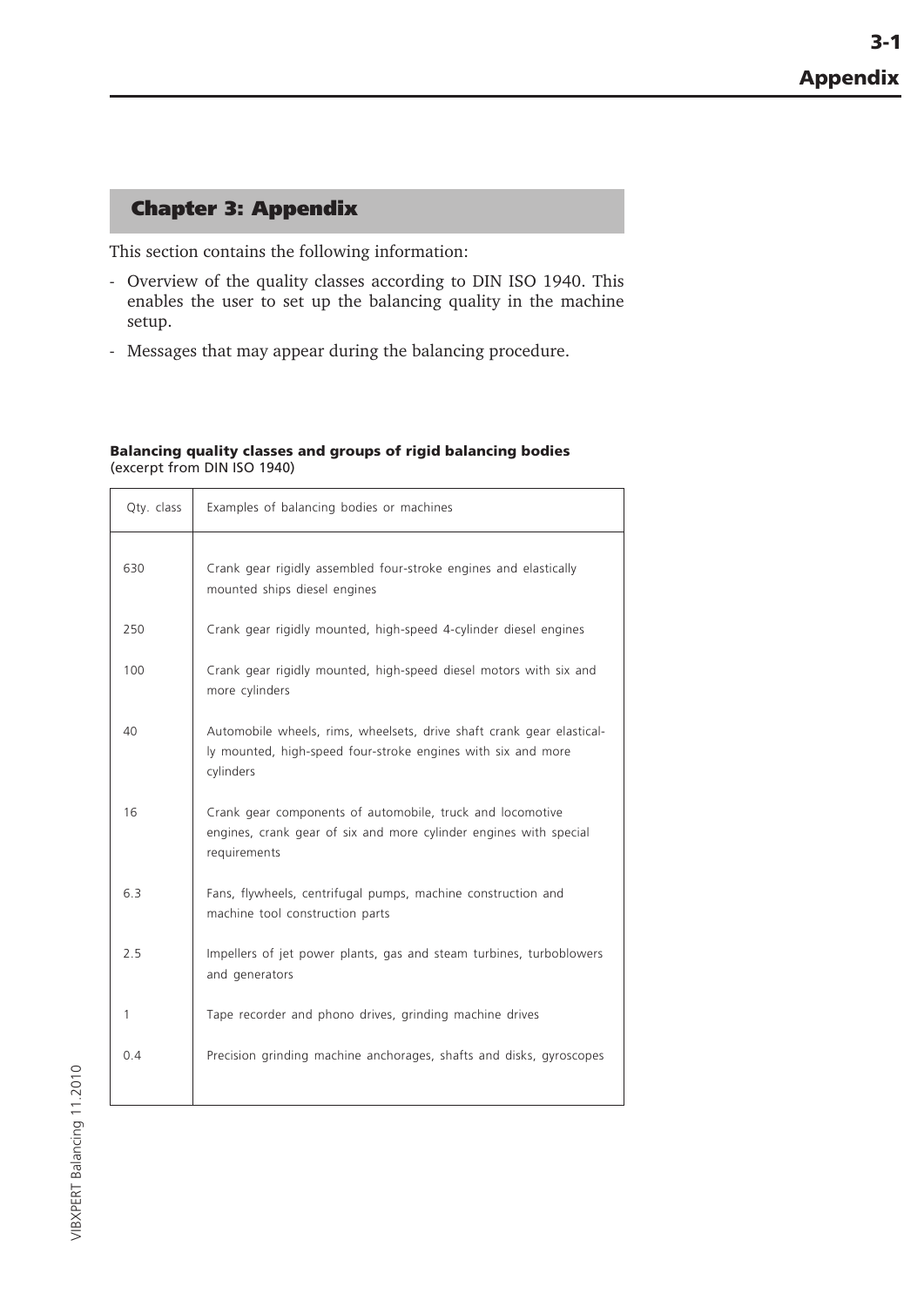# <span id="page-39-0"></span>**Messages during balancing**

#### **Insufficient improvement**

The vibration values are greater than 1 mm/s and have not sufficiently improved. Check whether the cause is actually an imbalance.

#### **One-plane balancing is recommended**

The dynamic portion of the calculated balancing weight is larger than the static portion. The results will not be significantly improved if you proceed to balance in two planes.

#### **Remove balancing weight?**

You can leave the balancing weight on the rotor or remove it after each balancing run. Answer the question with YES or NO.

#### **RPM measurement**

VIBXPERT measures the RPM before each balancing run. The green LED lights up if the RPM sensor sends a pulse.

#### **Please check trigger sensor!**

There is no signal from the trigger / RPM sensor. Possible causes: signal path is interrupted, poor light conditions, incorrect orientation of the trigger optics for the reference mark, ...

#### **Initializing**

The measurement amplifier is adjusted (Autorange)

#### **Speed fluctuates. Results can be influenced!**

The RPM variation is too large or deviates too much from the measured RPM of the preceding balancing run. Wait until the machine has reached the balancing RPM before starting the measurement.

#### **Vibration pointer unstable**

The magnitude and/or the phase of the vibration pointer is changing too much. VIBXPERT automatically increases the selected number of averages until the signal is stable or the maximum number of averages (20) is reached.

#### **Maximum number of averages reached**

VIBXPERT has set the number of averages to 20. If the vibration pointer has stabilized, the balancing runs can be continued.

#### **Balancing planes cannot be separated (2-plane balancing)**

The influences of the balancing weights in the other plane are the same or are adjusted so that they increase at the same time. Under these conditions, the results for the subsequent balancing runs cannot be used. Balancing in one plane is recommended.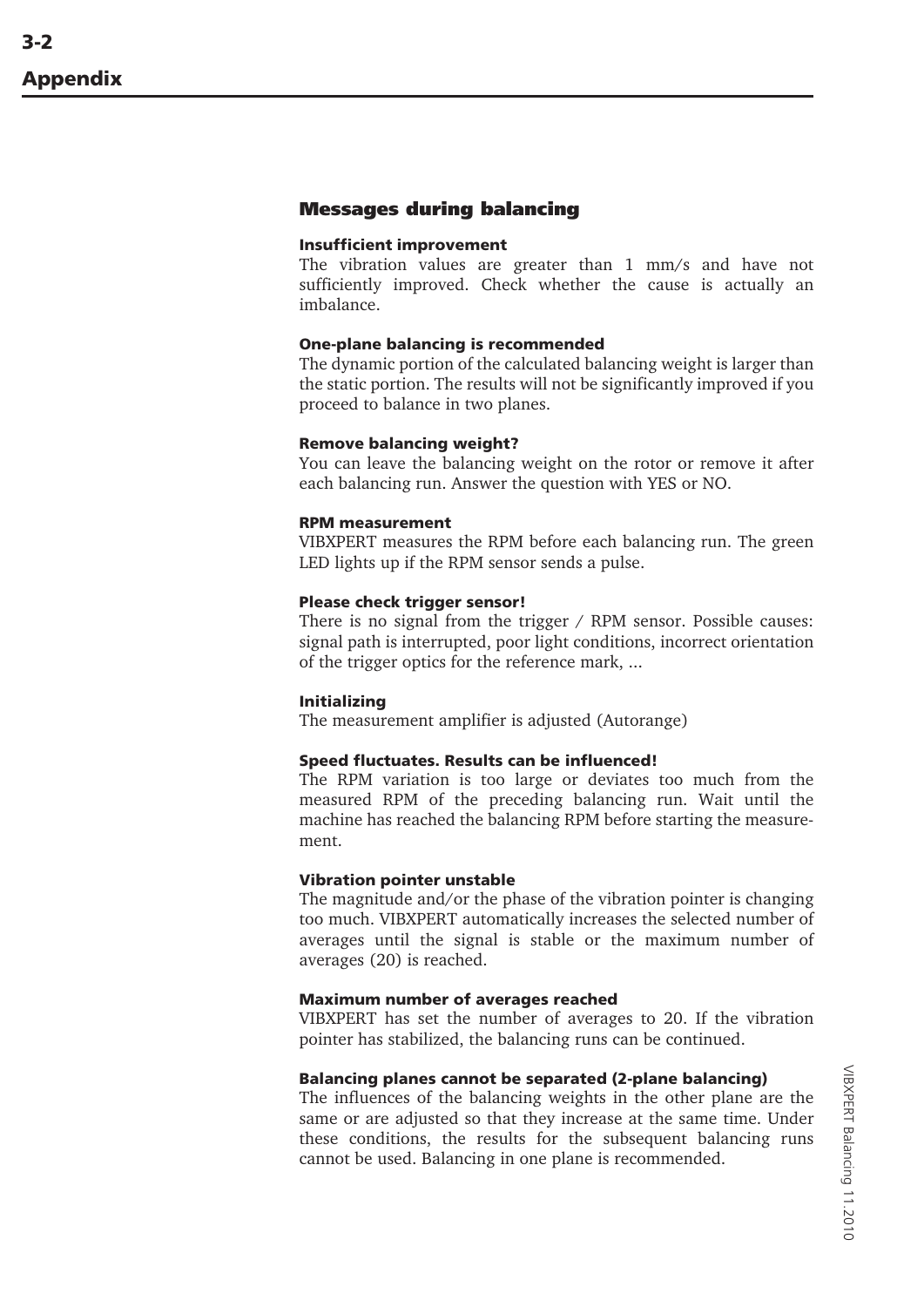#### **Pointer change too large**

The vibration pointer in the trial run has changed too much in magnitude and phase in comparison to the initial imbalance run.

#### **Pointer change too small**

The vibration pointer in the trial run has not changed enough in magnitude and phase in comparison to the initial imbalance run.

If the change is too large, the trial weight must be reduced. If it is too small, the trial weight must be increased.

#### **Restart is recommended (1-plane balancing)**

If the vibration values increase and the balancing weights increase from one balancing run to the next, no further improvement can be expected. The entire balance measurement must be restarted.

#### **Masses combined.**

#### **Remove previously attached masses!**

The previously attached balancing weights are added together (vectorially) to form a single weight. Attach the weight calculated in the data screen to the rotor, and remove all previously attached balancing weights. Start the next balancing run. In comparison to the last run, the balanced state should not change substantially.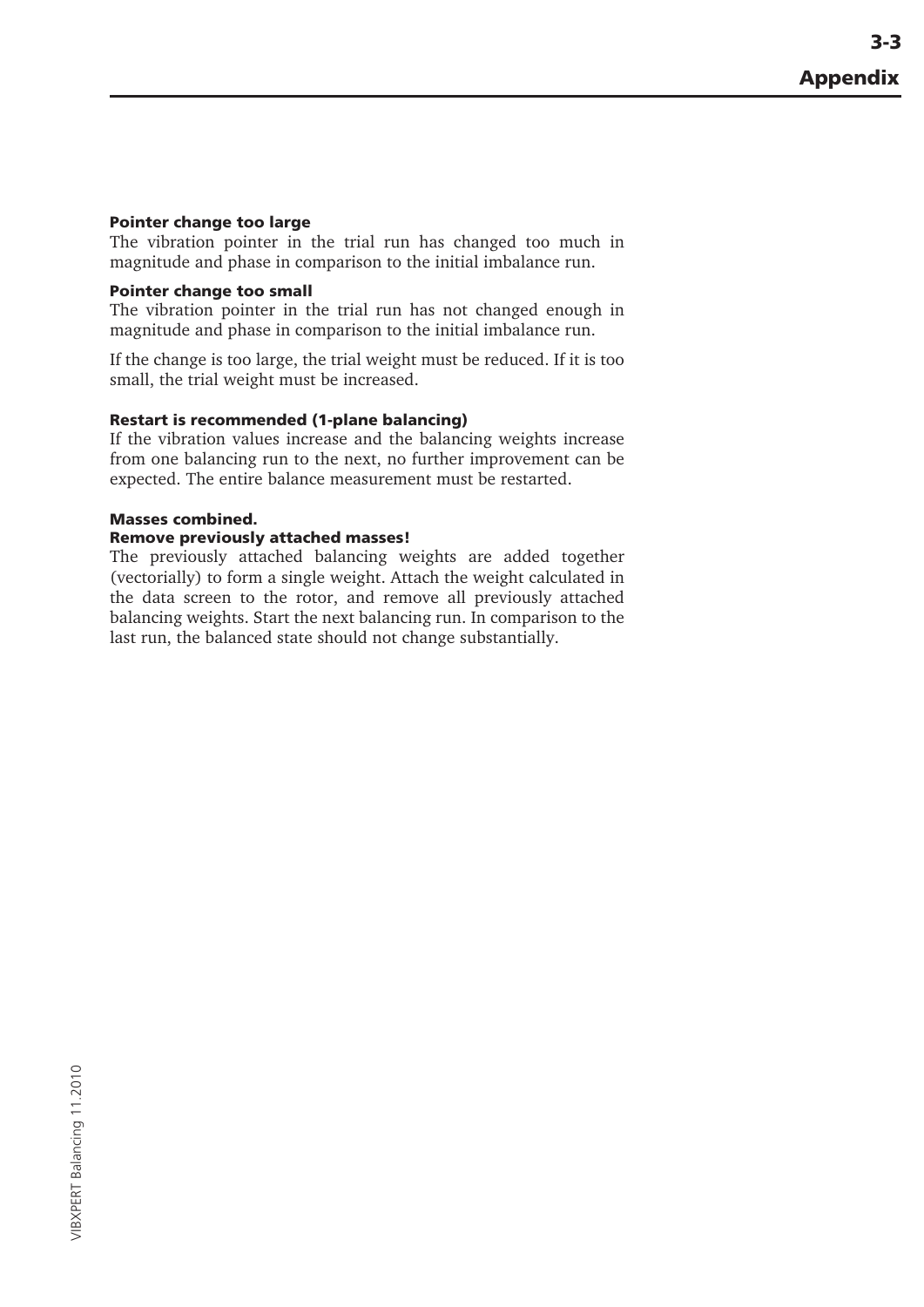# <span id="page-41-0"></span>**Emergency storage**

If the balancing procedure is stopped prematurely (e.g. battery discharged), the data are stored in a recovery file. When the device is switched on again, the balancing procedure can be continued with the aid of this recovery file.

# **Opening the recovery file**

- Switch on the measuring device.
- In the start screen, click on the 'Balance' symbol.



- Open the tab in which the interrupted balancing procedure was started (e.g. '1 plane').
- The recovery file is labeled with a warning symbol.
- Click on the recovery file to open the recovery dialog box. It shows information on when the emergency storage took place and the number of balancing steps (see below).
- Click on 'Restore' to open the file and continue the balancing procedure, or to save the data properly. Click on 'Discard' to clear the data in the recovery file and start a new measurement. Use 'Exit' to leave the recovery dialog box without deleting the

recovery file.

**Continuing the balancing procedure after emergency storage**

| Diagnosis                     | 1 plane                                                                          | 2 planes               |      |  |
|-------------------------------|----------------------------------------------------------------------------------|------------------------|------|--|
| Balancing                     |                                                                                  |                        |      |  |
|                               | Measurement was interrupted. Do you want to<br>reload it and close it correctly? |                        |      |  |
| Date<br>Time                  |                                                                                  | 27.11.2008<br>07:15:35 |      |  |
| Restore                       | Number of balancing runs 4                                                       | Discard                | Exit |  |
|                               |                                                                                  |                        |      |  |
| Task:<br>Channel A: VIB 6.146 | user                                                                             |                        |      |  |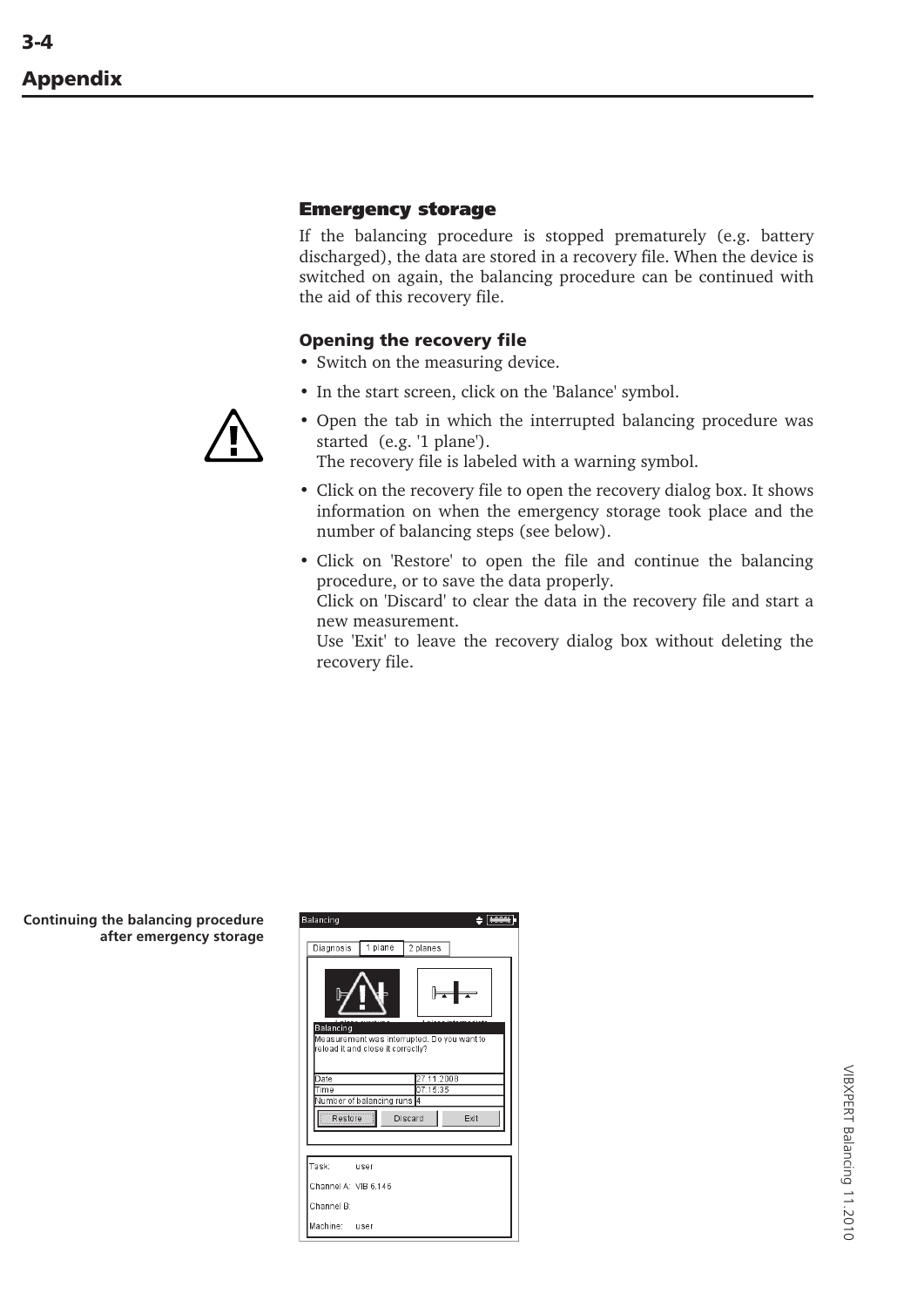VIBXPERT Balancing 11.2010 VIBXPERT Balancing 11.2010

**empty page**